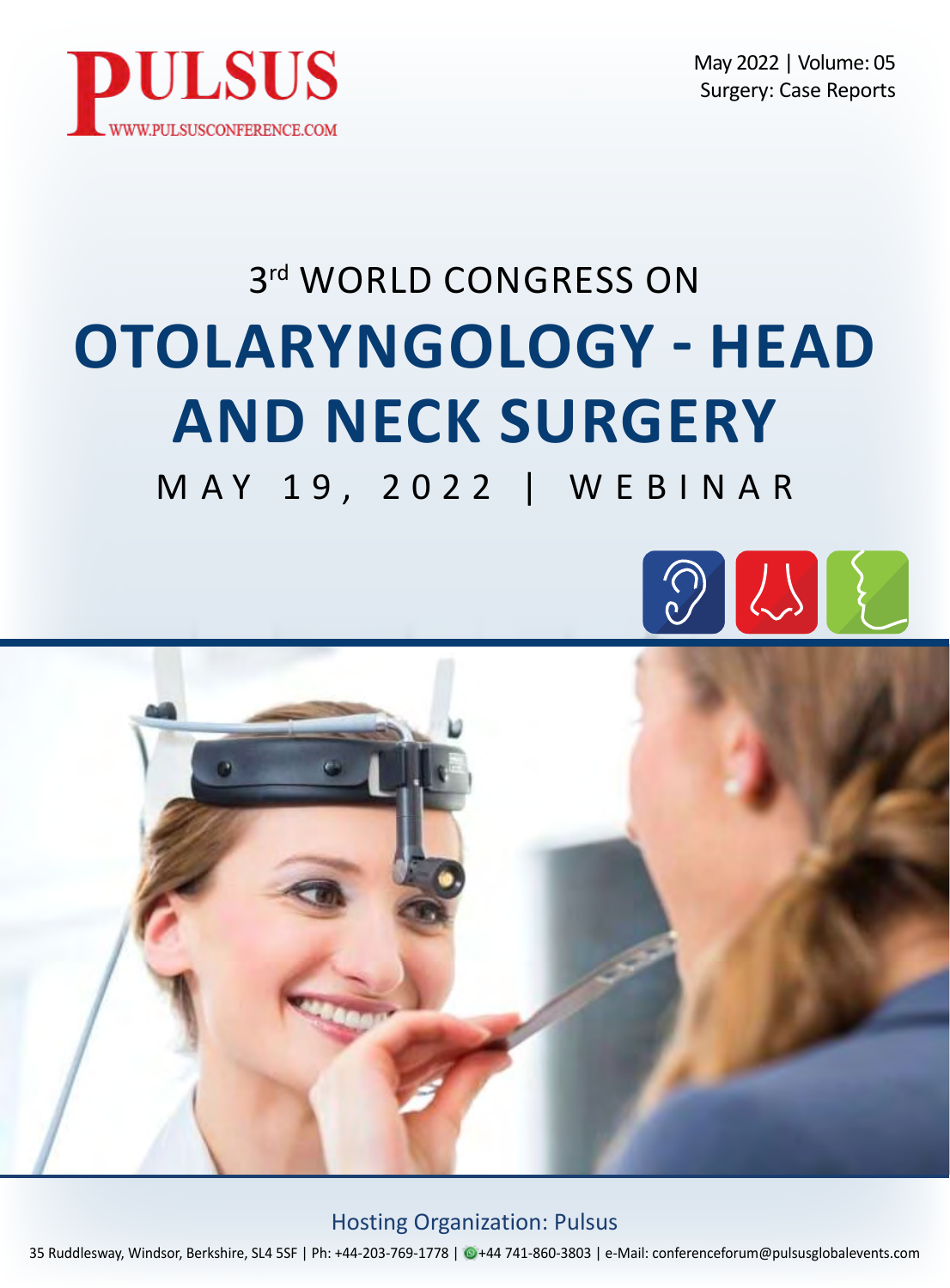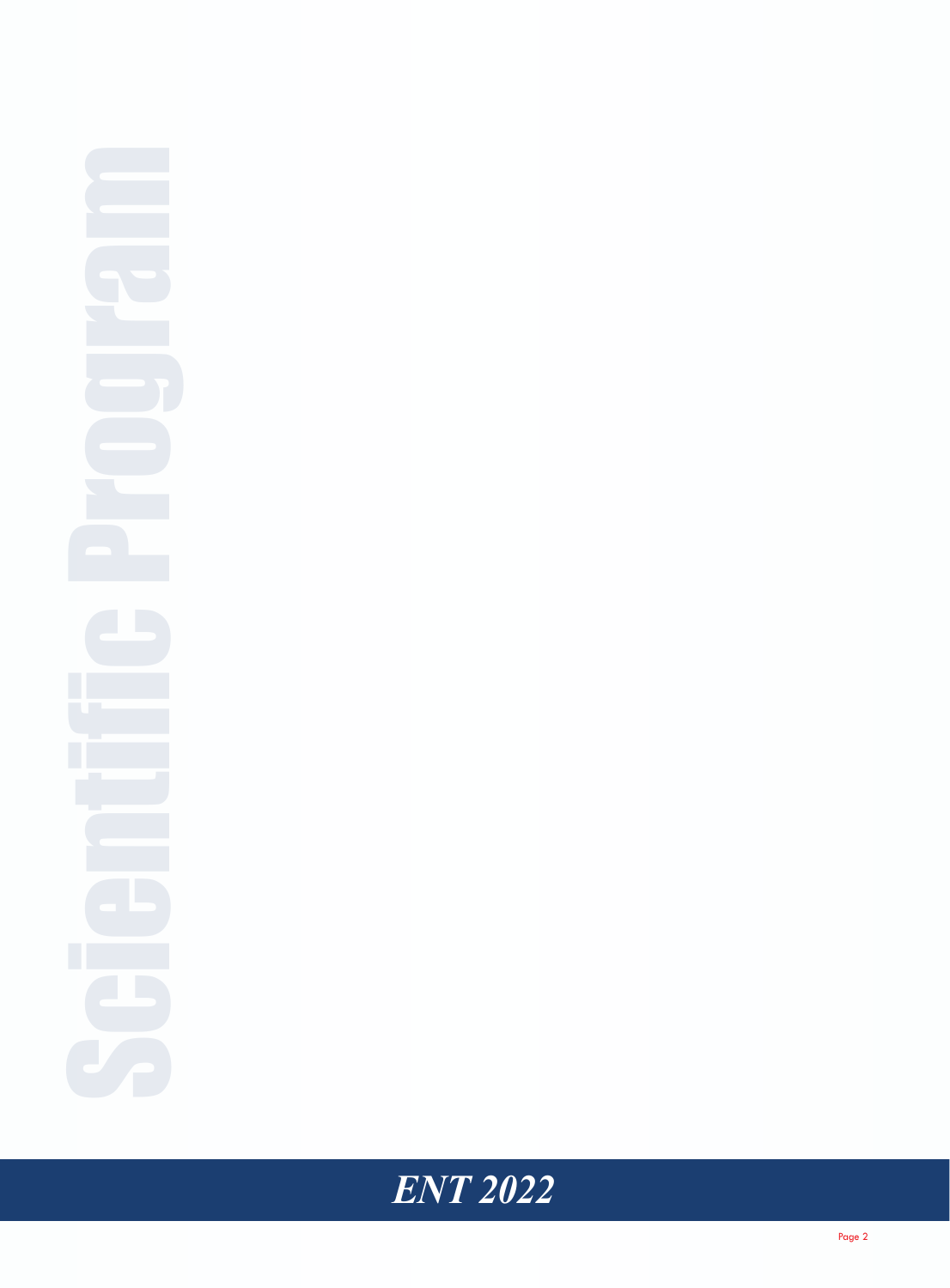

Opening Ceremony 09:00-09:15

### May 19, 2022 | Webinar

Sessions on: Otolaryngology | Otology and Neurotology | Pediatric ENT | Ear Disorders

Session Introduction

09:15-09:45 Title: The impact of thyroid tumor features on lymph node metastasis in papillary thyroid carcinoma patients in head and neck department at KAMC: A retrospective cross-Sectional study

**Mohammad A. Alessa** | King Abdullah Medical City | Saudi Arabia

09:45-10:15 Title: Prophylactic central neck dissection for clinically node-Negative papillary thyroid carcinoma

**Sherif K. Abdelmoni** | Ain Shams University | Egypt

- 10:15-11:45 Title: Management of foreign body bronchus in Sudanese patients **Sharfi Ahmed** | Omdurman Islamic University | Sudan
- 11:45-12:15 Title: The effect of platelet rich fibrin membrane in surgical therapy of medication related osteonecrosis of the jaw

**Szofia Szentpeteri** | Semmelweis University | Hungary

### **Refreshment Break 12:15-12:30**

### **Panel Discussion**

Sessions on: Ear Surgery and Myringotomy | Head, Neck and Oral Oncology | Oral Immunology- Pathophysiology

12:30-13:00 Title: The usage of pedicle to cover forehead defects in two-stage forehead flap nasal squamous cell carcinoma reconstruction

> **Hasan Rizky Benokri** | Public Health and Nursing Universitas Gadjah Mada/Dr. Sardjito General Hospital | Indonesia

13:00-13:30 Title: The ability of carbon dioxide–Derived indices to predict adverse outcome after cardiac surgery

**Hichem Kolsi** | Habib Bourguiba University Hospital | Tunisia

13:30-14:00 Title: Foreign body aspiration in single center

**Alireza Malekzadegan** | Zabol university of medical Sciences | Iran

**Thanks Giving & Closing Ceremony**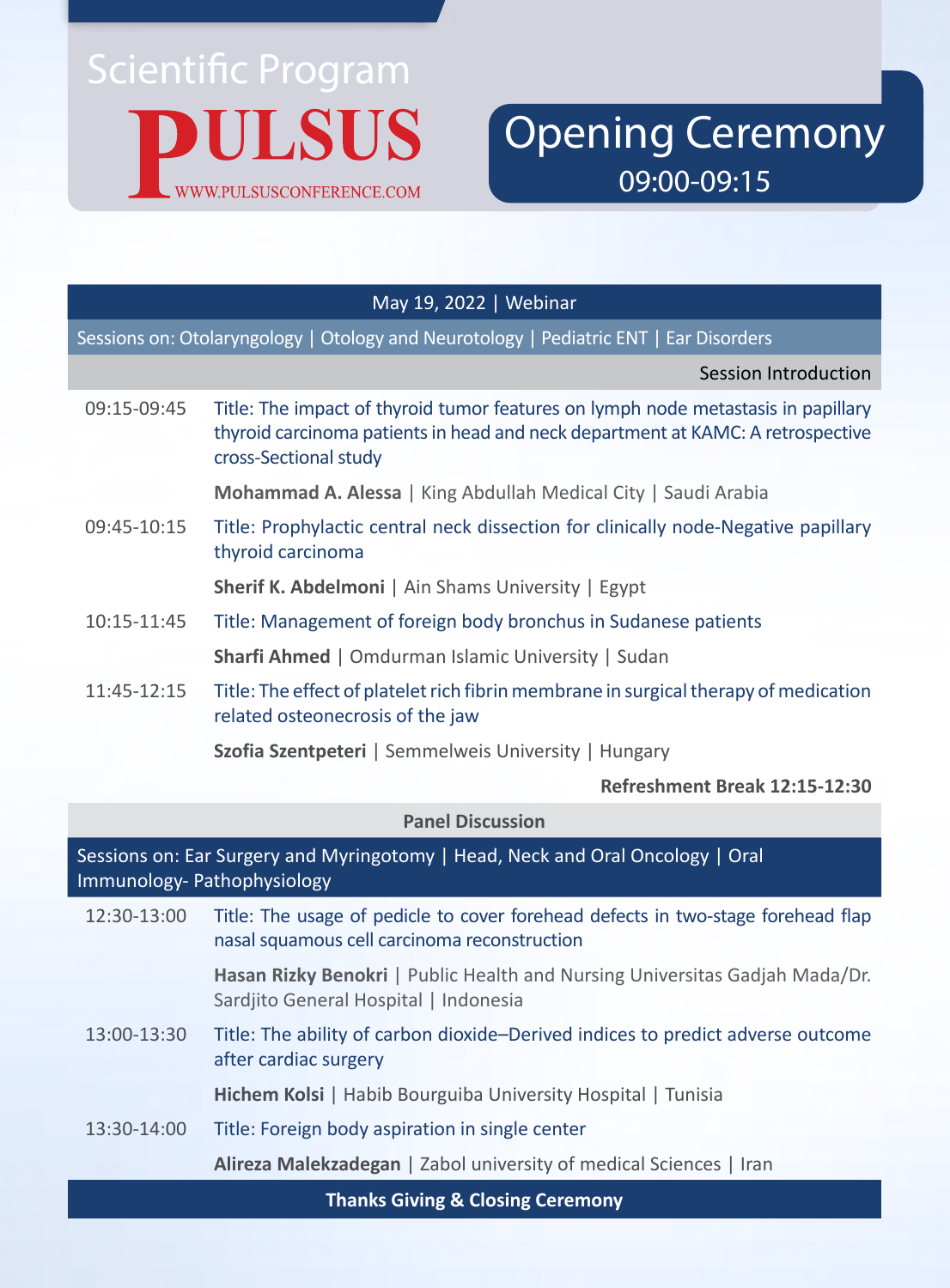# 3rd World Congress on Otolaryngology - Head and Neck Surgery

May 19, 2022 | Webinar

# Supporting Journals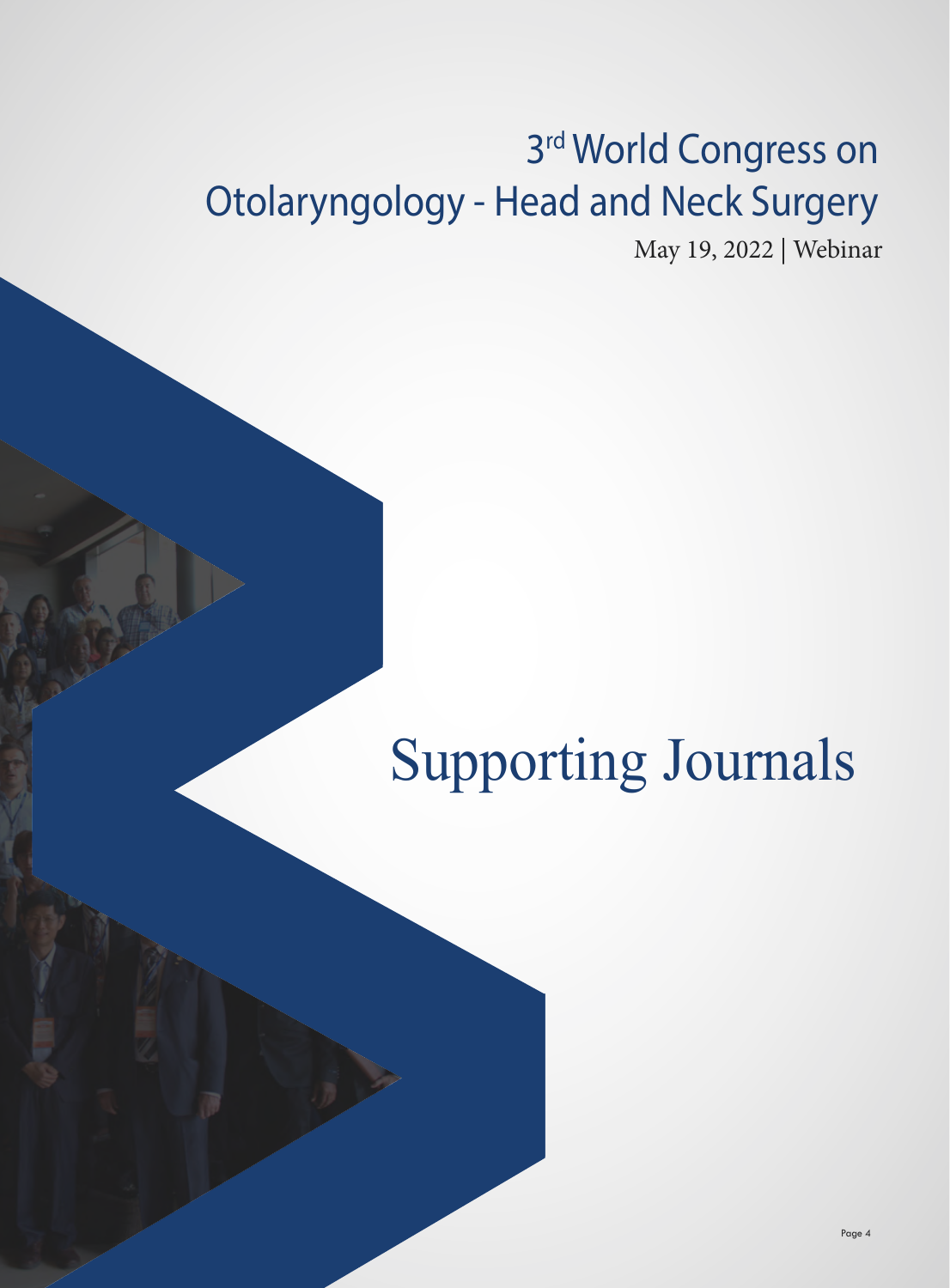# Supporting Journals

Surgery: Case Reports Otolaryngology Online Journal Biology & Medicine Case Reports

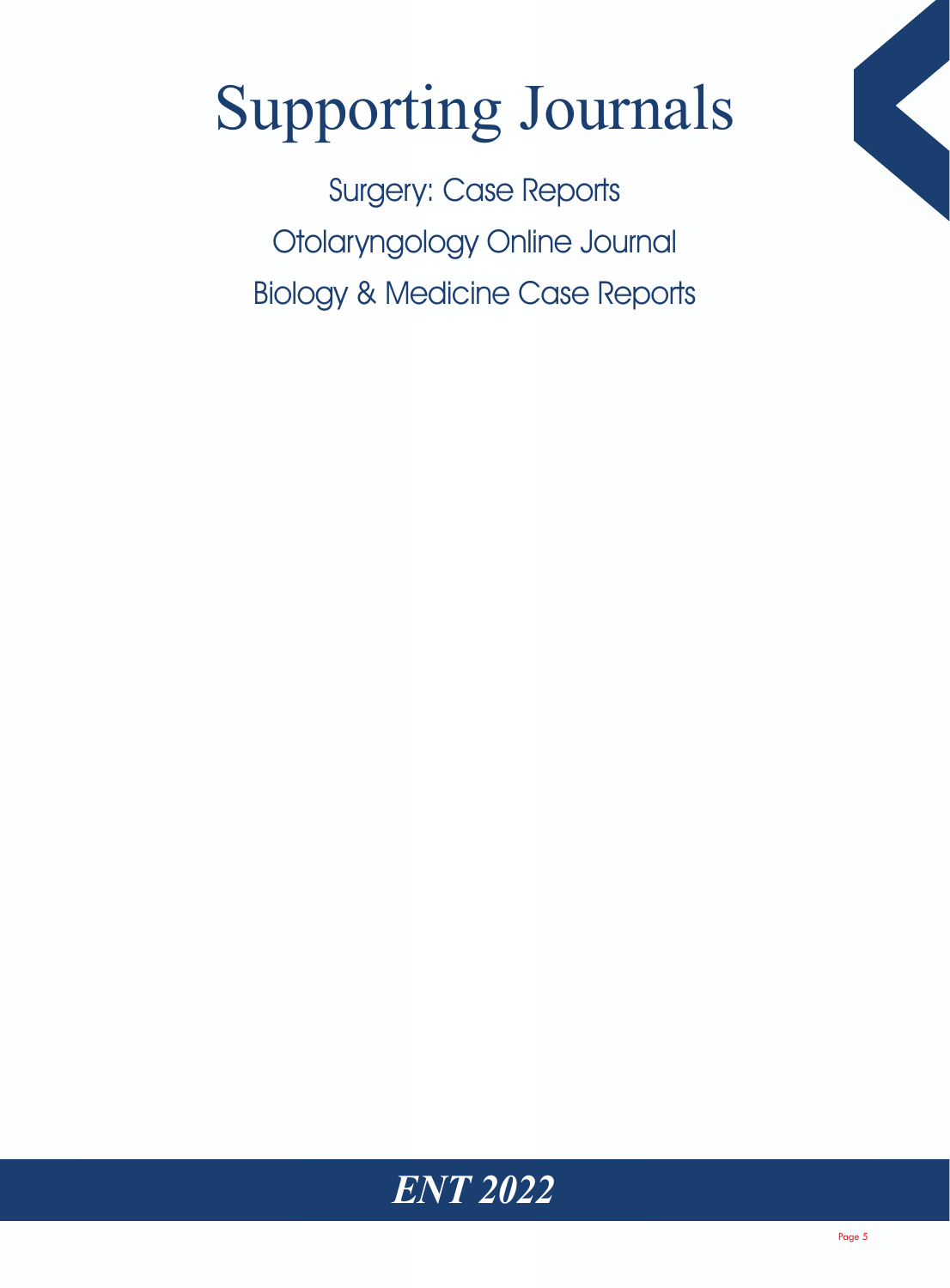# 3<sup>rd</sup> World Congress on Otolaryngology - Head and Neck Surgery

May 19, 2022 | Webinar

# Scientific Tracks & Abstracts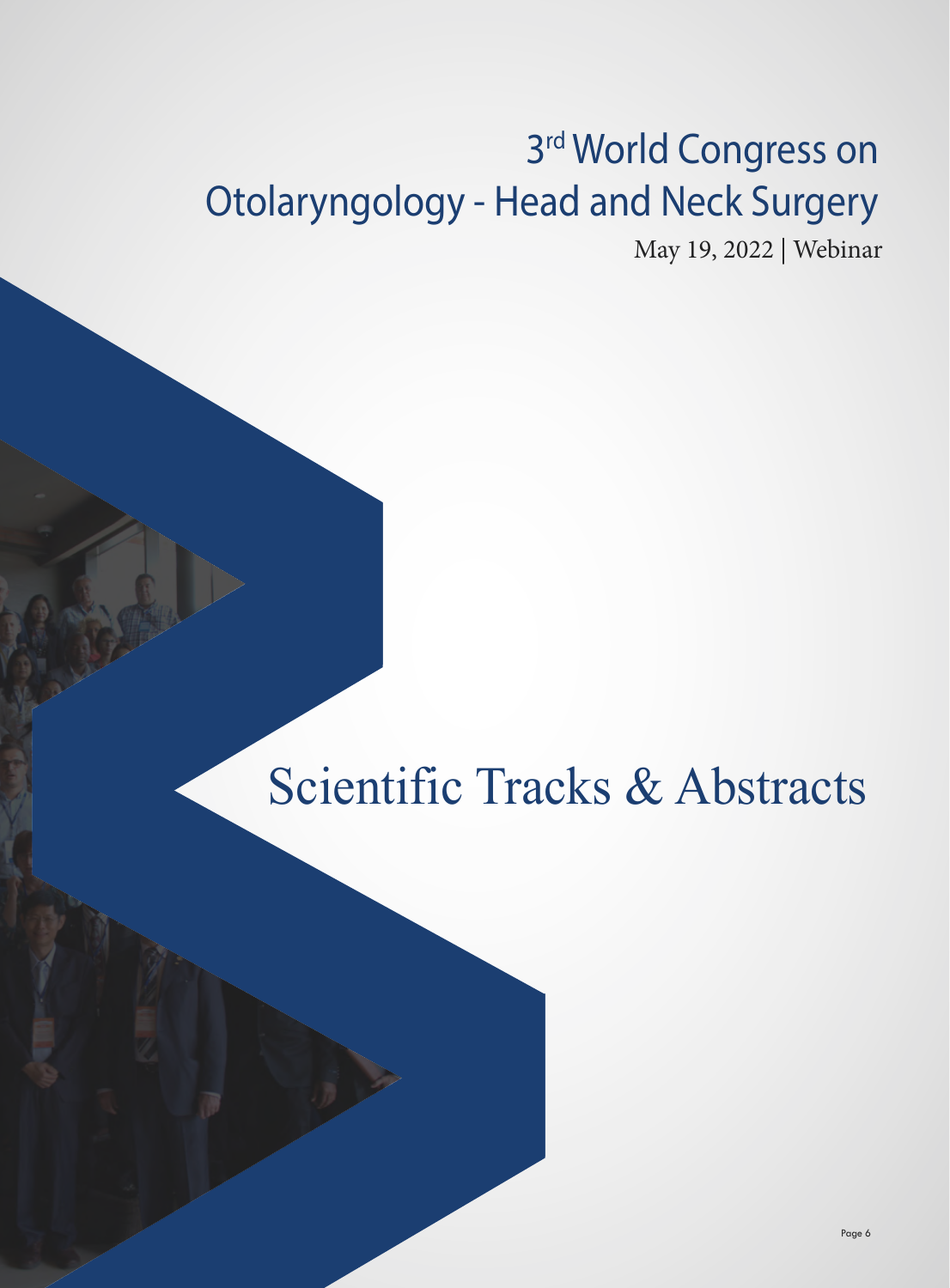# **Sessions**

Otolaryngology - Otolaryngology | Otology and Neurotology | Pediatric ENT | Ear Disorders | Ear Surgery and Myringotomy | Head, Neck and Oral Oncology | Oral Immunology- Pathophysiology

|        | <b>Session Introduction</b>                                                                                                                                                            |
|--------|----------------------------------------------------------------------------------------------------------------------------------------------------------------------------------------|
| Title: | The impact of thyroid tumor features on lymph node metastasis in papillary thyroid<br>carcinoma patients in head and neck department at KAMC: A retrospective cross-Sectional<br>study |
|        | Mohammad A. Alessa   King Abdullah Medical City   Saudi Arabia                                                                                                                         |
| Title: | Prophylactic central neck dissection for clinically node-Negative papillary thyroid carcinoma                                                                                          |
|        | <b>Sherif K. Abdelmoni</b>   Ain Shams University   Egypt                                                                                                                              |
| Title: | Management of foreign body bronchus in Sudanese patients                                                                                                                               |
|        | <b>Sharfi Ahmed</b>   Omdurman Islamic University   Sudan                                                                                                                              |
| Title: | The effect of platelet rich fibrin membrane in surgical therapy of medication related<br>osteonecrosis of the jaw                                                                      |
|        | Szofia Szentpeteri   Semmelweis University   Hungary                                                                                                                                   |
| Title: | The usage of pedicle to cover forehead defects in two-stage forehead flap nasal squamous<br>cell carcinoma reconstruction                                                              |
|        | Hasan Rizky Benokri   Public Health and Nursing Universitas Gadjah Mada/Dr. Sardjito<br>General Hospital   Indonesia                                                                   |
| Title: | The ability of carbon dioxide–Derived indices to predict adverse outcome after cardiac surgery                                                                                         |
|        | Hichem Kolsi   Habib Bourguiba University Hospital   Tunisia                                                                                                                           |
| Title: | Foreign body aspiration in single center                                                                                                                                               |
|        | Alireza Malekzadegan   Zabol university of medical Sciences   Iran                                                                                                                     |

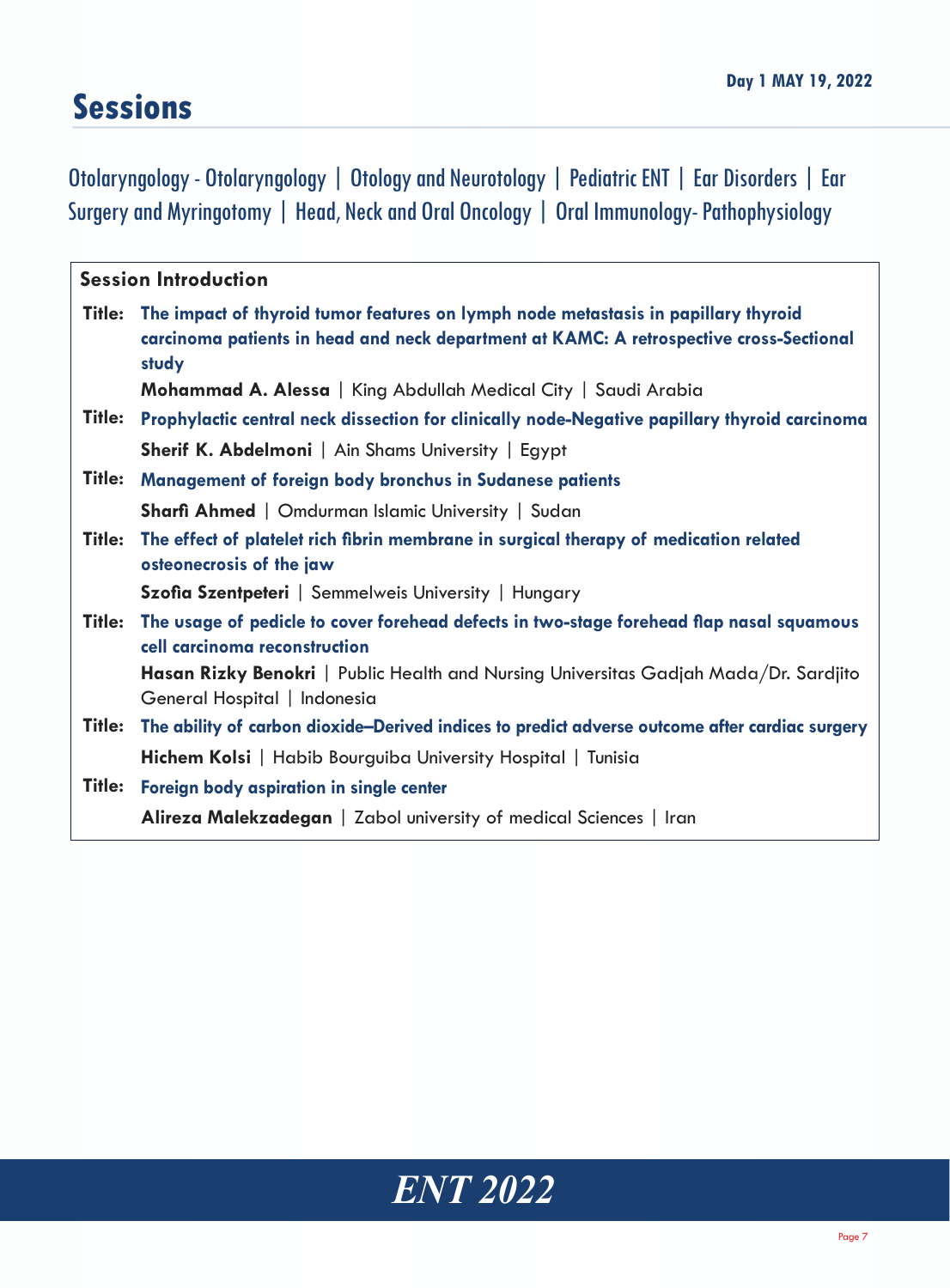

# **OTOLARYNGOLOGY - HEAD AND NECK SURGERY**

May 19, 2022 | Webinar

Received Date: 03-01-2022 | Accepted Date: 15-02- 2022 | Published date: 02-06-2022

## **The impact of thyroid tumor features on lymph node metastasis in papillary thyroid carcinoma patients in head and neck department at KAMC: A retrospective cross-Sectional study**

Mohammad A. Alessa<sup>1</sup>, Haddad H. Alkaf<sup>2</sup>, Amjad O. Aljohani<sup>2</sup>, Reyan H. Merdad<sup>3</sup>, Anas I. Alserif<sup>4</sup>, Layan S. **Alhemayed5 , Noor Z. Farsi5 , Thamer A. Alsufyani6 , Ameen Z. Alherabi7 and Sherif K. Abdelmoni8**

Yunus Emre State Hospital, Turkey

**Introduction:** Papillary thyroid carcinoma (PTC) is the most prevalent type of thyroid cancer. It is one of the most common types of malignancy of the thyroid that spreads to cervical lymph nodes. Lymph node metastasis (LNM) is an important factor when determining recurrence risk and determining the extent of lymph node involvement can guide treatment. Our main objective is to evaluate the association between the size of the tumor and the number of lymph node metastases in patients with PTC.

**Methods:** We conducted an electronic retrospective chart review of 125 patients with PTC followed in the Head and Neck Department at KAMC from 2009 to 2020. Twenty-two patients included in our study were pathologically and clinically diagnosed and confirmed to have LNM of PTC.

**Results:** The study included 22 PTC patients who had undergone lymph node dissections. Patients had a median age of 38.8 years (IQR = 32.2–54.5) and the median tumor size was 20.5 mm. The most commonly affected level of the neck was IV (76.2%). Distant metastasis M1 was seen in only two patients (9.1%).

Tumors sizes >30mm (75%) had ≥5 LNM. Most cases were the classic subtype PTC. For the site of the tumor, the site had a significant impact on the number of LNM ( $p = 0.004$ ). Multifocality had a high impact on LNM ( $p = 0.019$ ).

**Conclusions:** This study showed no association between the size of PTC and the number of LNMs. The bilaterality of PTC was significantly associated with a high number of LNMs.

#### **Recent Publications**

- 1. [Rare presentation of metastatic renal cell carcinoma to thyroid gland: A case report](https://pubmed.ncbi.nlm.nih.gov/32642062/)
- 2. [Thyroid neoplasm in Makkah region, Saudi Arabia. A retrospective epidemiological study](https://pubmed.ncbi.nlm.nih.gov/33294891/)
- 3. Recon[st](https://pubmed.ncbi.nlm.nih.gov/33294891/)ruction of facial dermatofibrosarcoma protuberans using an anterolateral thigh flap: a case report and literature review

#### **Biography**

He is currently working as a assistant executive director of patient affairs at king saud university - Medical city (king khalid university hospital) and he also worked as a hospital executive administrator at prince faisal ben fahad sports medicine hospital, Riyadh, Saudi Arabia.

mohammad\_aleissa@hotmail.com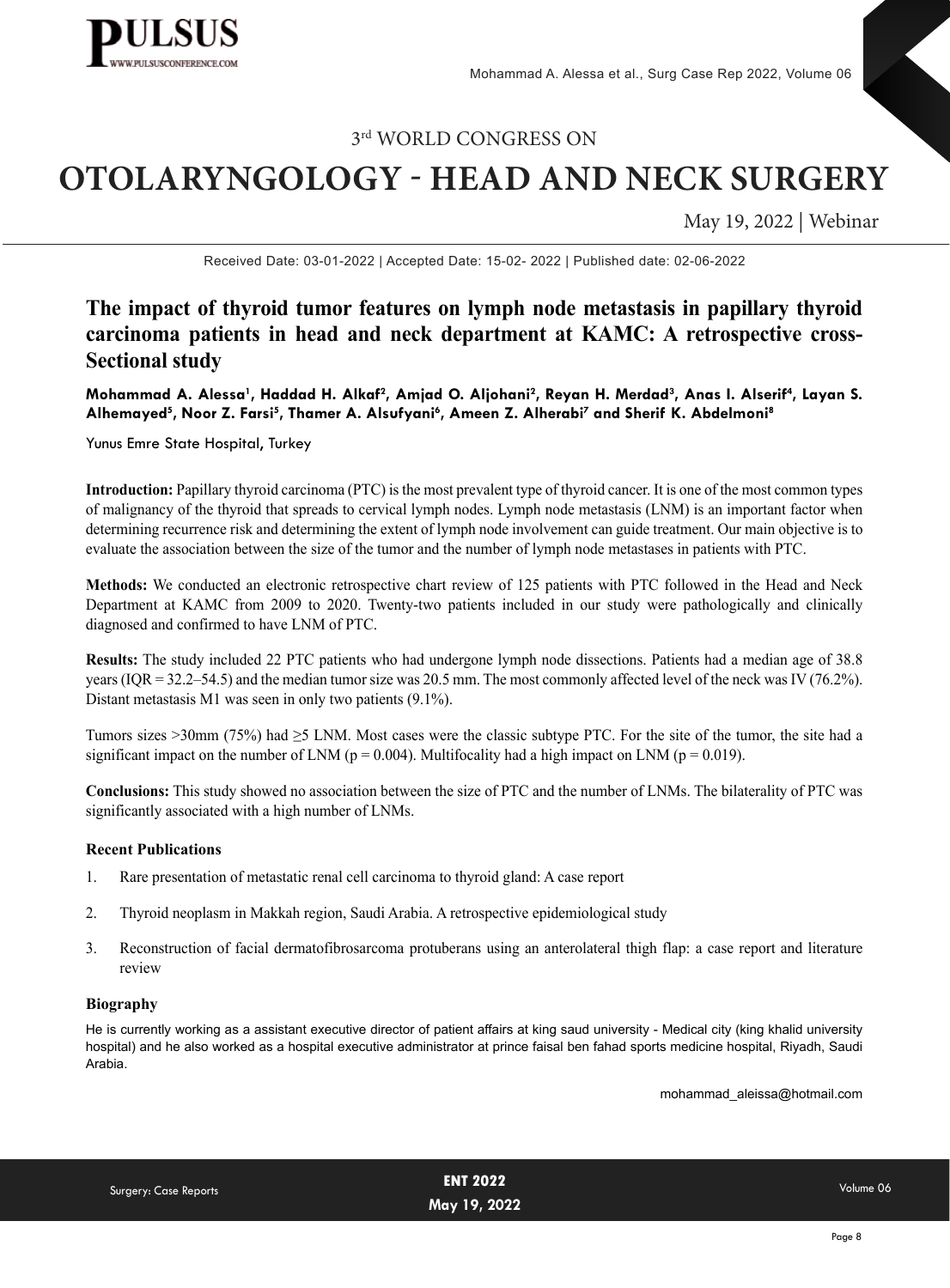

# **OTOLARYNGOLOGY - HEAD AND NECK SURGERY**

May 19, 2022 | Webinar

Received Date: 03-01-2022 | Accepted Date: 15-02- 2022 | Published date: 02-06-2022

## **Prophylactic central neck dissection for clinically node-Negative papillary thyroid carcinoma**

Sherif K. Abdelmoni<sup>1</sup>, Mohammad A. Alessa<sup>2</sup>, Haddad H. Alkaf<sup>8</sup>, Amjad O. Aljohani<sup>3</sup>, Reyan H. Merdad<sup>4</sup>, Anas **I. Alserif<sup>5</sup>, Layan S. Alhemayed<sup>6</sup>, Noor Z. Farsi6, Thamer A. Alsufyani<sup>7</sup> and Ameen Z. Alherabi<sup>8</sup>** 

<sup>1</sup> Ain Shams University, Egypt King Abdullah Medical City, Saudi Arabia <sup>3</sup>Al-Farabi Private College for Dentistry and Nursing, Saudi Arabia King Saud Bin Abdulaziz University for Health Sciences, Saudi Arabia King Abdulaziz University, Saudi Arabia Umm Al-Qura University, Saudi Arabia Taif University, Saudi Arabia Umm Al-Qura University, Saudi Arabia

 $M$  e performed a systematic review and meta-analysis of randomized controlled trials (RCTs) that scrutinized the oncological benefits and postsurgical complications of total thyroidectomy (TT) plus prophylactic central neck dissection (pCND) versus TT alone among clinically node-negative (cN0) papillary thyroid cancer (PTC) patients. Methods: We screened five databases from inception to September 4, 2021 and evaluated the risk of bias of the eligible studies. We pooled dichotomous outcomes using the risk ratio (RR) with 95% confidence interval (CI). Results: Overall, we included 5 RCTs with low risk of bias comprising 795 patients (TT plus pCND = 410 and TT alone = 385). With regard to efficacy endpoint, the rate of structural loco-regional recurrence did not significantly differ between both groups (n =4RCTs,RR= 0.49, 95% CI [0.19, 1.27], P = .14). With regard to safety endpoints, the rates of hypoparathyroidism ( $n = 5$  RCTs, RR = 1.48, 95% CI [0.73, 2.97], P = .27), recurrent laryngeal nerve injury (n = 5RCTs,RR= 1.34, 95% CI [0.59, 3.03], P =.48) and bleeding (n = 3RCTs,RR= 1.75, 95% CI [0.42, 7.26], P = .44) did not significantly differ between both groups. Conclusion: For cN0 PTC patients, there was no significant difference between TT plus pCND and TT alone with regard to the rate of structural loco-regional recurrence or frequency of postsurgical complications. Adaptation of pCND in cN0 PTC patients should be contemplated by taking into consideration the clinical oncological benefits and rate of postsurgical adverse events. Key Words: Prophylactic central neck dissection, total thyroidectomy, papillary thyroid cancer, randomized controlled trials, meta-analysis. Level of Evidence: 1

#### **Recent Publications**

- 1. [Validity and Reliability of an Arabic Version of MD Anderson Dysphagia Inventory \(MDADI\)](https://www.researchgate.net/publication/354101868_Validity_and_Reliability_of_an_Arabic_Version_of_MD_Anderson_Dysphagia_Inventory_MDADI)
- 2. [The impact of thyroid tumor features on lymph node metastasis in papillary thyroid carcinoma patients in head and neck](https://www.researchgate.net/publication/350319220_The_impact_of_thyroid_tumor_features_on_lymph_node_metastasis_in_papillary_thyroid_carcinoma_patients_in_head_and_neck_department_at_KAMC_A_retrospective_cross-sectional_study) [department at KAMC: A retrospective cross-sectional study](https://www.researchgate.net/publication/350319220_The_impact_of_thyroid_tumor_features_on_lymph_node_metastasis_in_papillary_thyroid_carcinoma_patients_in_head_and_neck_department_at_KAMC_A_retrospective_cross-sectional_study)
- 3. [Left Thyroid Agenesis Case Study Case Report](https://www.researchgate.net/publication/348135621_Left_Thyroid_Agenesis_Case_Study_Case_Report)

#### **Biography**

Sherif K Abdelmonim is currently working in the Ain Shams University, Egypt.

sheriflina@gmail.com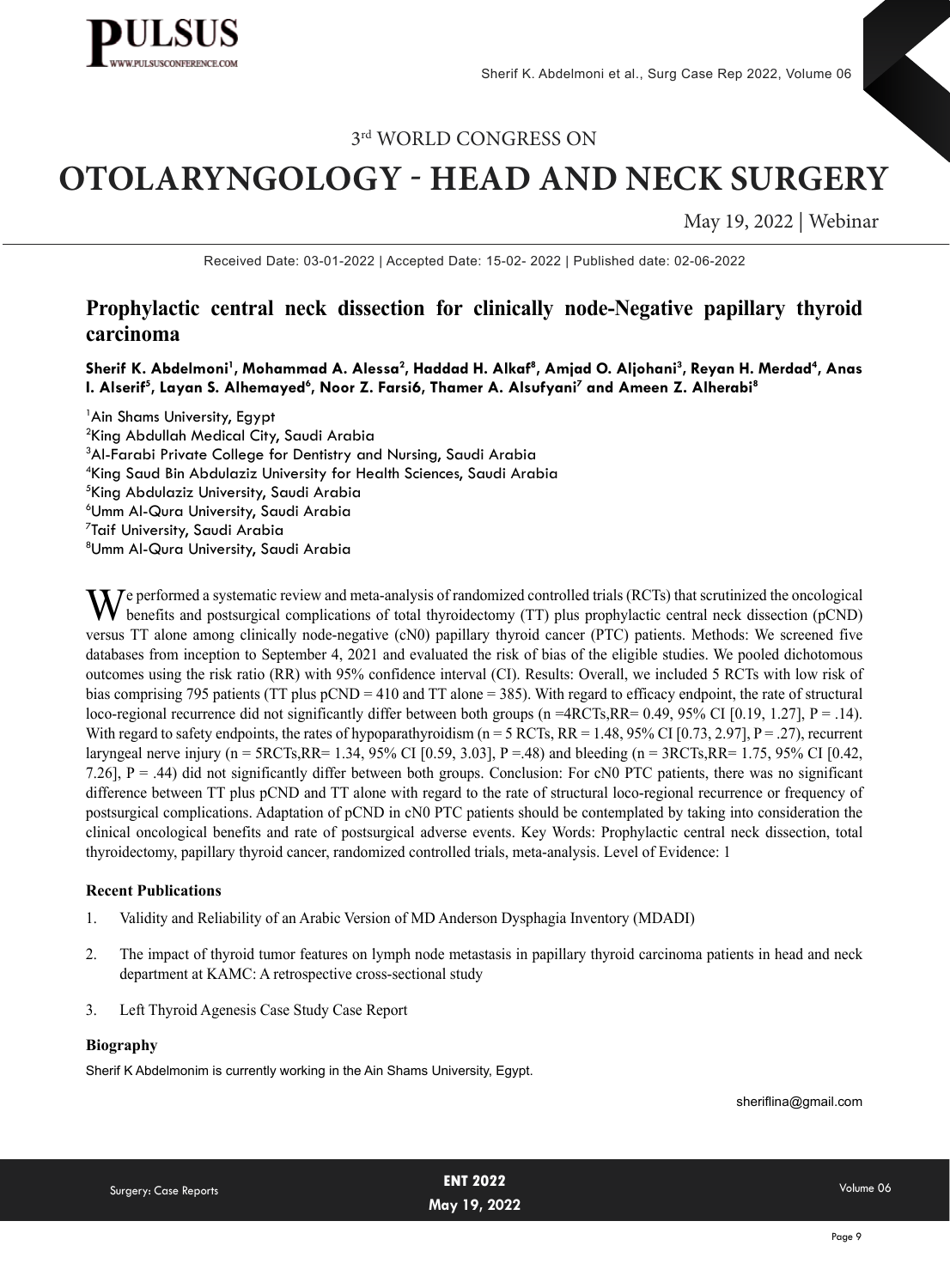

# **OTOLARYNGOLOGY - HEAD AND NECK SURGERY**

May 19, 2022 | Webinar

Received Date: 03-01-2022 | Accepted Date: 15-02- 2022 | Published date: 02-06-2022

### **Management of foreign body bronchus in Sudanese patients**

#### **Sharfi Ahmed**

Omdurman Islamic University, Sudan

**Background:** Inhalation of foreign bodies (FBs) is a common problem in Sudanese children. Its incidence has not changed significantly but the safety of removal has improved dramatically.

**Methodology:** This is a Prospective study conducted Sudan , using rigid bronchoscopy in Sudanese children who had inhaled foreign bodies (FBs).

**Result:** A total of 50 bronchoscopies was performed: 28 cases (56%) were below 2 years of age;15 cases(30%) were between 2-5 years ;and 7 cases (14%) were over 5 years of age .

In 29 cases (58%) the foreign bodies inhalations (F.Bs) were rounded smooth plastic objects (soksokah) and in 9 cases (18%) were rounded smooth metallic(Jolah) and most of the FBs were found in children under 5 years of age. Most of the FBs (82.7%) were radioactive showing clear X-ray findings. Most of the bronchoscopy (80%) was done as an elective procedure. All the FBs were successfully removed (100%). Overall the mortality was 0%.

**Conclusion:** This new technique (Sharfi's technique) is effective, safe, has no complication and is time preserving for removal of this kind of inhaled foreign bodies. It was started by introducing the rigid bronchoscope and identifying the F.B and focusing the hole of the F.B , the forceps was inserted in the channel of the rigid bronchoscope then directly and its tip inserted into the hole of the F.B. After the tip (leavers) of the forceps had passed completely through the hole, the forceps tip then will be opened and pulled out together with the F.B and the bronchoscope.

**Keywords:** Foreign bodies inhalation (FBs), Bronchoscopy, Rigid bronchoscopy.

#### **Recent Publications**

- 1. [Yagi-H.F.B in the tracheobronchial tree in Sudanese patients:J-R-Coll-Surg-Edinb-1997;42\(4\);235-7.](https://pubmed.ncbi.nlm.nih.gov/9276556/)
- 2. [Elmustafa O M.Bronchial F.B in Sudanese children. Arab Board of medical specializations J. \(1999\); 21-3.](https://www.google.com/search?q=Elmustafa+O+M.Bronchial+F.B+in+Sudanese+children.+Arab+Board+of+medical+specializations+J.+(1999)%3B+21-3.&rlz=1C1CHZN_enIN970IN970&oq=Elmustafa+O+M.Bronchial+F.B+in+Sudanese+children.+Arab+Board+of+medical+specializations+J.+(1999)%3B+21-3.&aqs=chrome..69i57.305j0j9&sourceid=chrome&ie=UTF-8)
- 3. [Alan DM, Eileen MM, laurenDM. F.B of the airway and esophagus Cumming paediatric otolaryngology. 1999; 24/06/1424-](https://www.google.com/search?q=Alan+DM%2C+Eileen+MM%2C+laurenDM.+F.B+of+the+airway+and+esophagus+Cumming+paediatric+otolaryngology.+1999%3B+24%2F06%2F1424-02%2F11.&rlz=1C1CHZN_enIN970IN970&oq=Alan+DM%2C+Eileen+MM%2C+laurenDM.++F.B+of+the+airway+and+esophagus+Cumming+paediatric+otolaryngology.+1999%3B+24%2F06%2F1424-02%2F11.&aqs=chrome..69i57.381j0j9&sourceid=chrome&ie=UTF-8) [02/11.](https://www.google.com/search?q=Alan+DM%2C+Eileen+MM%2C+laurenDM.+F.B+of+the+airway+and+esophagus+Cumming+paediatric+otolaryngology.+1999%3B+24%2F06%2F1424-02%2F11.&rlz=1C1CHZN_enIN970IN970&oq=Alan+DM%2C+Eileen+MM%2C+laurenDM.++F.B+of+the+airway+and+esophagus+Cumming+paediatric+otolaryngology.+1999%3B+24%2F06%2F1424-02%2F11.&aqs=chrome..69i57.381j0j9&sourceid=chrome&ie=UTF-8)
- 4. [Evans J.N.G. F.B in larynx and trachea; Scott. Brown Pediatric otolaryngology.v6.\(1999/25/1-11.6](https://www.google.com/search?q=Evans+J.N.G.+F.B+in+larynx+and+trachea%3B+Scott.+Brown+Pediatric+otolaryngology.v6.(1999%2F25%2F1-11.6.&rlz=1C1CHZN_enIN970IN970&oq=Evans+J.N.G.+F.B+in+larynx+and+trachea%3B+Scott.+Brown+Pediatric+otolaryngology.v6.(1999%2F25%2F1-11.6.&aqs=chrome..69i57.269j0j9&sourceid=chrome&ie=UTF-8)

#### **Biography**

Sharfi Ahmed, Faculty of medicine and health sciences, omdurman islamic university, Sudan.

doctorsharfi@gmail.com

| Surgery: Case Reports | <b>ENT 2022</b> | Volume 06 |
|-----------------------|-----------------|-----------|
|                       | May 19, 2022    |           |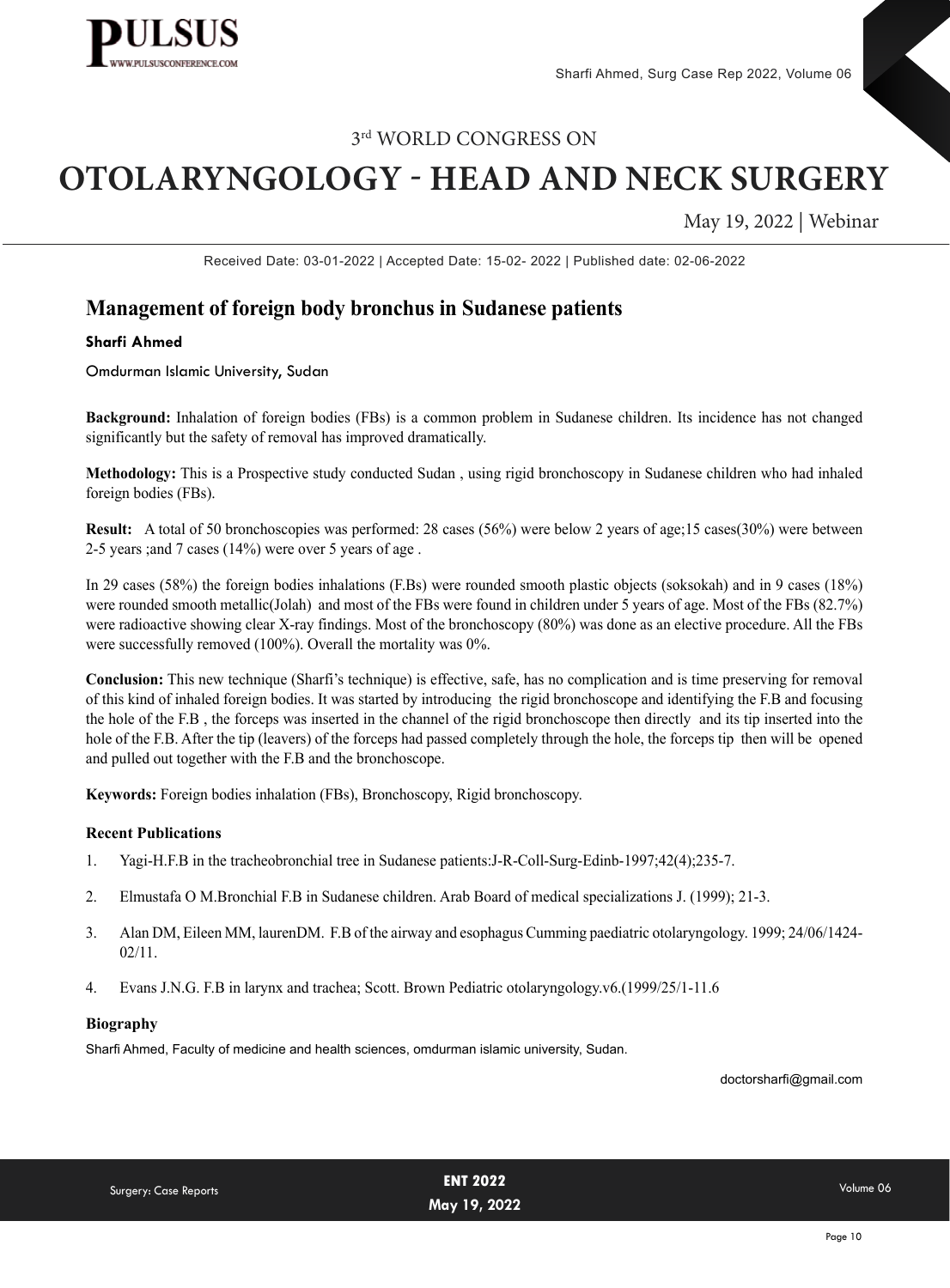

# **OTOLARYNGOLOGY - HEAD AND NECK SURGERY**

May 19, 2022 | Webinar

Received Date: 03-01-2022 | Accepted Date: 15-02- 2022 | Published date: 02-06-2022

## **The effect of platelet rich fibrin membrane in surgical therapy of medication related osteonecrosis of the jaw**

#### **Szofia Szentpeteri and Mihaly Vaszilko**

Semmelweis University, Hungary

Medication-related osteonecrosis of the jaw (MRONJ) is a side effect of antiresorptive and antiangiogenic therapies, which are used in the treatment of oncologic diseases and osteoporosis. In cases of MRONJ recovery occurs of the cases and the frequency of recurrence is high. Aim: We examined the effect of the membranous form of Platelet Rich Fibrin (PRF) on patients suffering from MRONJ. Materials and methods: Those patients were included in our study, which underwent an operation because of 2nd and 3rd stage MRONJ. Diagnosis of medication-related osteonecrosis of the jaw was based on the 2009 and 2014 recommendations of the American Association of Oral and Maxillofacial Surgeons. Based on the duration of the treatment, we divided our patients in two groups. Patients in the 1st group (Gr1) underwent traditional surgical therapy between 2009 and 2014. Patients who underwent Platelet Rich Fibrin membrane supplemented operations between 2015 and 2017 were included in the 2nd group (Gr2). Outcomes were assessed based on patient recovery, stage improvement and relapse rate. The follow-up period was minimum 1-year in every case. Results: 101 patients were included in our study, Gr1 had 73 patients and Gr2 had 28 patients. In Gr1 recovery was detected in 38 cases (58.46%). In Gr2 wound healing was seen in 23 cases (82.14%). After surgical treatment in Gr1 stage improvement was found in 54 cases (77.14%). In Gr2 stage improvement was seen in 100% of cases. In Gr1 25 patients (65.78%) relapsed. In Gr2 recurrence occurred in 5 cases (21.73%). Gr2 results were significantly better than those in Gr1: recovery (p=0.022), stage improvement p=0.005), relapse rate (p=0.000). Conclusion: In our study PRF membrane-supplemented surgical therapy significantly increased stage improvement and healing rates, as well as significantly decreased relapse rates during the investigated follow-up period.



Figure 1: Steps of the operation in PRF membrane-supplemented surgical therapy

#### **Recent Publications**

- 1. Szentpeteri Sz, Schmidt L, Restar L, Csaki G, Szabo Gy, Vaszilko M (2020) The effect of platelet rich fibrin membrane in surgerical therapy of medication related osteonecrosis of the jaw. Journal of Oral and Maxillofacial Surgery 78(5):738-748.
- 2. Szentpéteri Sz, Restár L, Németh Zs, Vaszilkó M (2020) Prognostic factors of the medication-related osteonecrosis of the jaw. Orvosi Hetilap 161 (8): 283-289.

| Surgery: Case Reports | <b>ENT 2022</b> | Volume 06 |
|-----------------------|-----------------|-----------|
|                       | May 19, 2022    |           |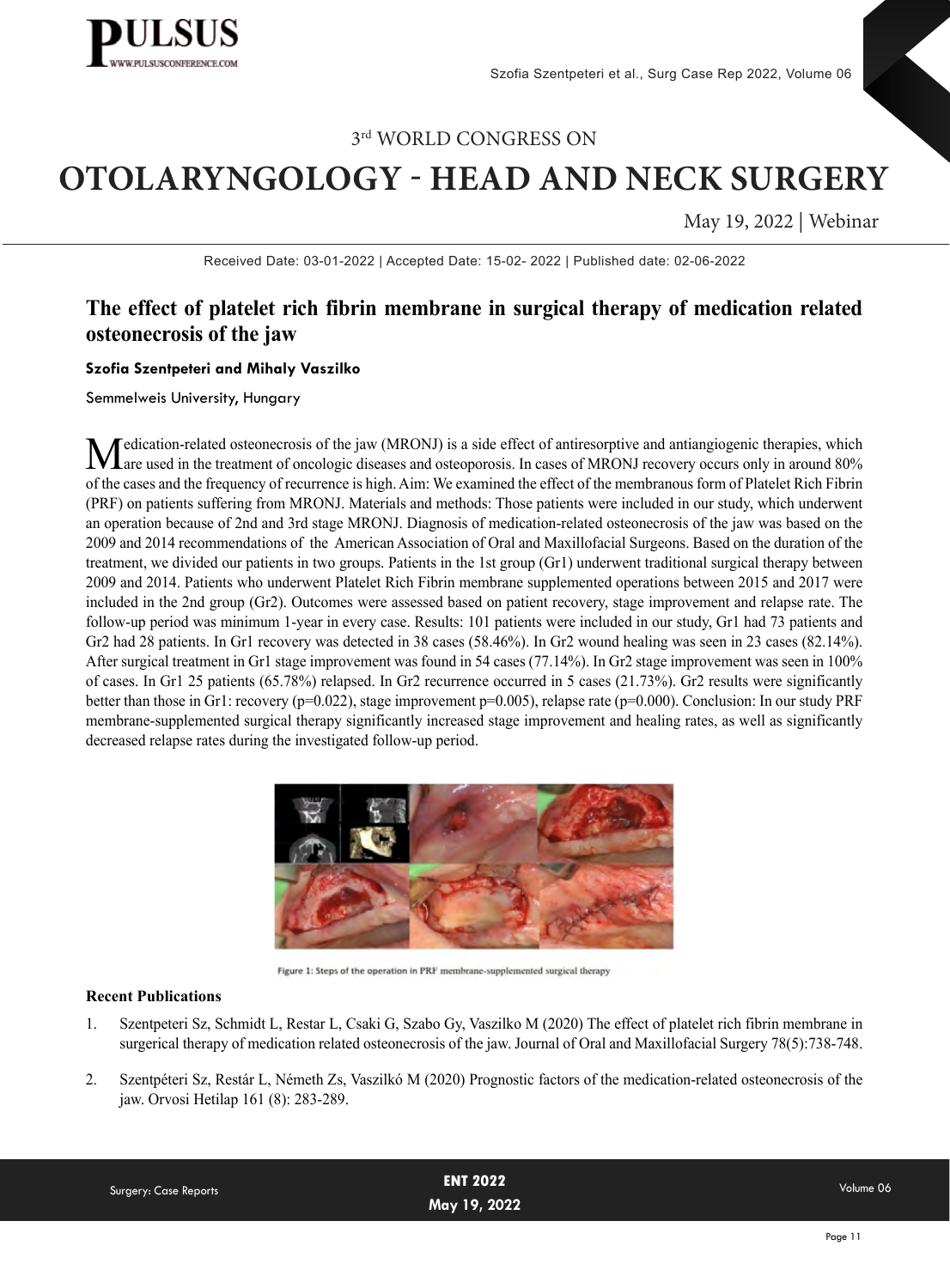

# **OTOLARYNGOLOGY - HEAD AND NECK SURGERY**

May 19, 2022 | Webinar

- 3. Szentpeteri Sz, Gyorffi A, Deak Gy, Nemeth Zs, Vaszilko M (2021) The role of interleukin 1A and 1B polymorphisms in medication- related osteonecrosis of the jaw. 25th Congress of the European Association for Cranio Maxillo Facial Surgery virtual congress
- 4. Szentpeteri Sz, Horvath Erzsebet, Dekany Sz, Krasznai M, Kraxner H, Hornyák Csilla, Kovacs T, Tamas L (2015) A szagláscsökkenés vizsgálata neurodegeneratív megbetegedésben szenvedők körében. FÜL-ORR-GÉGEGYÓGYÁSZAT 61: 4, 147-150.
- 5. Szentpeteri Sz, Horvath E, Dekany Sz, Kraxner H, Krasznai M, Tamas L (2014) A szagláscsökkenés vizsgálata neurodegenerat[ív](https://www.researchgate.net/publication/348135621_Left_Thyroid_Agenesis_Case_Study_Case_Report) megbetegedésben szenvedőknél a Neurológiai Klinika betegei körében. FÜL-ORR-GÉGEGYÓGYÁSZAT 60: 114-114.

#### **Biography**

She is graduated from the faculty of general medicine at semmelweis university in 2015, from faculty of dentistry at semmelweis university in 2016. I started working at semmelweis university in department of oro-maxillofacial surgery and dentistry in 2015. I obtained a qualification in oral and maxillofacial surgery in 2020. In 2013, I started involving in medication-related osteonecrosis of the jaw research at the department of oro-maxillofacial surgery and dentistry in semmelweis university. Initially, we examined the factors in the development and prognosis of the medication-related osteonecrosis of the jaw. After that, we started investigating the effect of supplemented procedures in surgical therapy of medication-related osteonecrosis of the jaw. From 2015, we are examining given Interleukin 1 and Toll-like receptor 4 gene single nucleotide polymorphisms in development and prognosis of medication-related osteonecrosis of the jaw.

szentpeteriszofia@gmail.com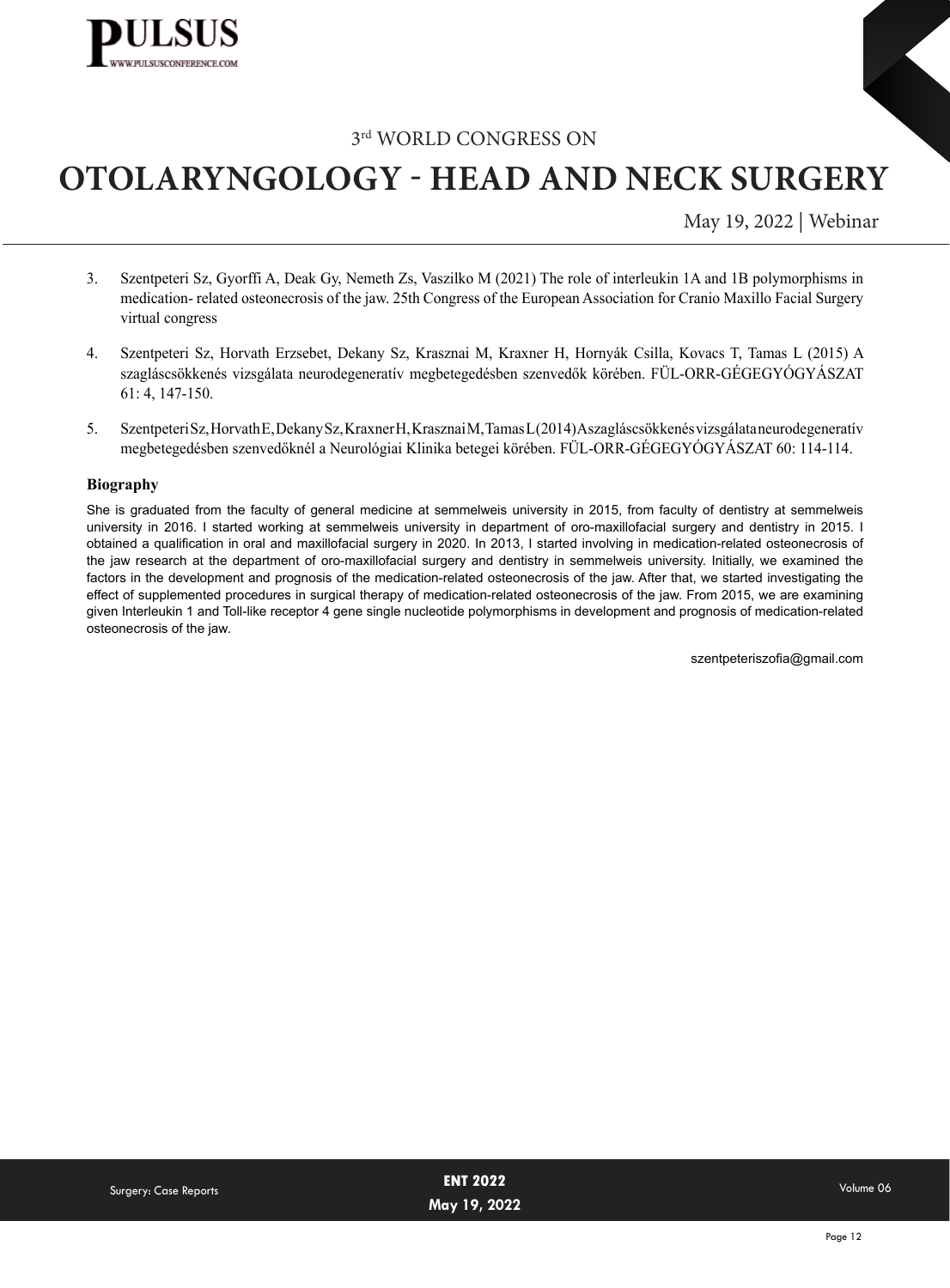

# **OTOLARYNGOLOGY - HEAD AND NECK SURGERY**

May 19, 2022 | Webinar

Received Date: 03-01-2022 | Accepted Date: 15-02- 2022 | Published date: 02-06-2022

## **The usage of pedicle to cover forehead defects in two-stage forehead flap nasal squamous cell carcinoma reconstruction**

#### **Hasan Rizky Benokri and Sagung Rai Indrasari**

Public Health and Nursing Universitas Gadjah Mada/Dr. Sardjito General Hospital, Indonesia

Paramedian forehead flap is a great option for restoration of complex nasal defect. Small nasal defect can be repaired by<br>performing primary suture. In case of larger defects or when direct suturing is not possible, skin f functional and aesthetic outcome. We report a 60-year old woman who was diagnosed with squamous cell carcinoma of the nose and underwent two-stage forehead flap alar reconstruction and grafting of the flap defect. Prior to the forehead flap reconstruction, surgical excision of the lesion was performed. Instead of removing away the remaining pedicle in this patient, we used it as a graft to cover the defect in the forehead three weeks after the first surgery. Both flap and graft survived completely and no tumor recurrence was observed on the patient. Cosmetic and functional results were favorable.

Forehead flap remain to be one of the best options for nasal reconstruction. In selecting the type of reconstruction, the size, depth and subunit involved of the patient's nasal deformity, donor availability, comorbidities and the patient's expectation of the reconstruction outcome must be considered. Adequate knowledge and careful application of the technique allow excellent result with few complications.

#### **Biography**

Hasan Rizky Benokri, MD is a graduate of Faculty of medicine, public health and nursing universitas gadjah mada, Yogyakarta, Indonesia. He worked as general practitioner at emergency department of hassanah mojokerto islamic hospital and kedundung public health center, east Java, Indonesia. Currently, He undergoes residency at otorhinolaryngology-head and neck surgery department, faculty of medicine, public health and nursing universitas gadjah mada/ dr. sardjito general hospital, Yogyakarta, Indonesia.

hasanbenokri@gmail.com

| Surgery: Case Reports | <b>ENT 2022</b> | Volume 06 |
|-----------------------|-----------------|-----------|
|                       | May 19, 2022    |           |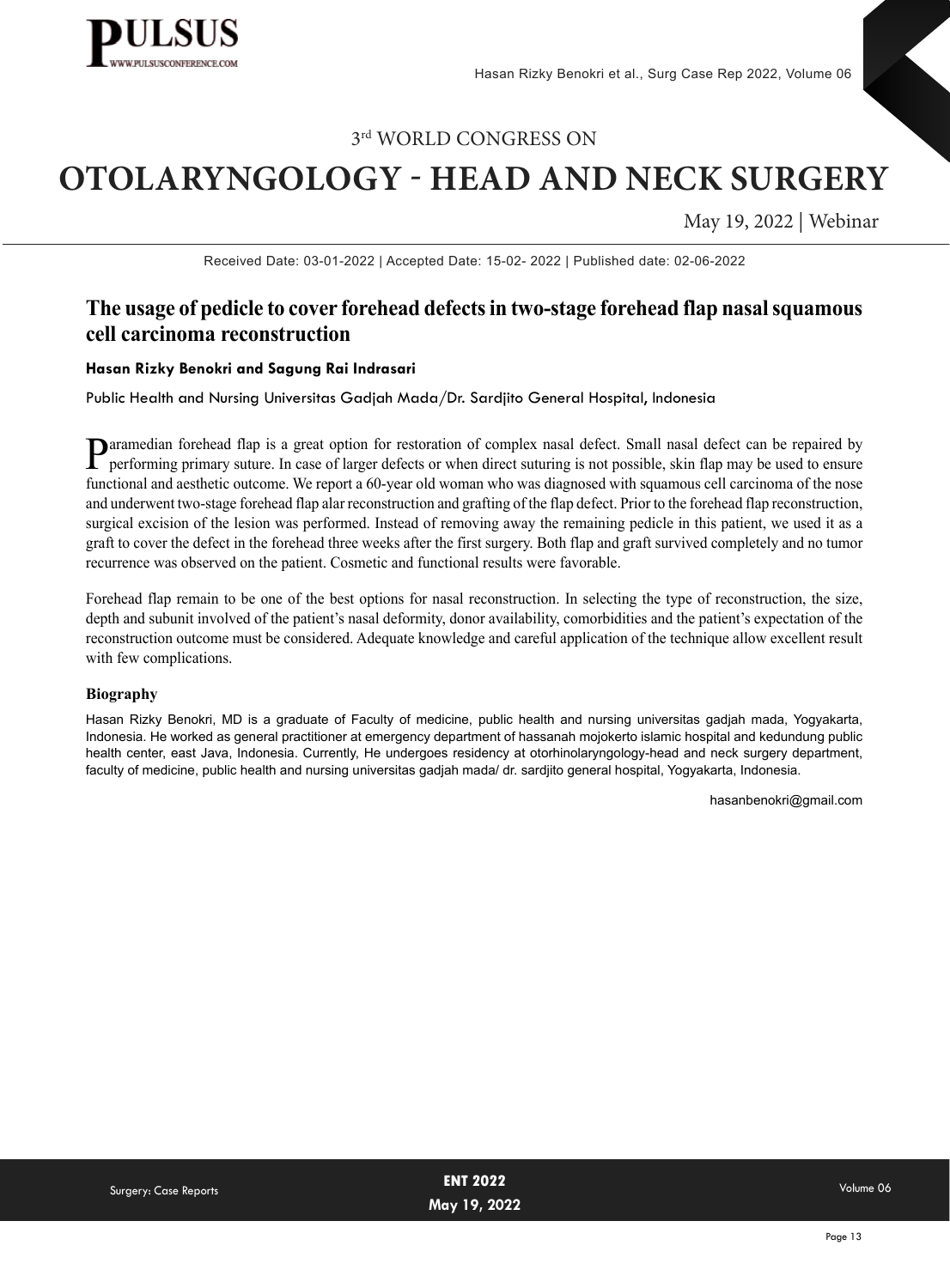

# **OTOLARYNGOLOGY - HEAD AND NECK SURGERY**

May 19, 2022 | Webinar

Received Date: 03-01-2022 | Accepted Date: 15-02- 2022 | Published date: 02-06-2022

## **The ability of carbon dioxide–Derived indices to predict adverse outcome after cardiac surgery**

#### **Hichem Kolsi, Wael Jawadi, Ali Chaabouni, Med Fki, Koytheir Walha** and **Abdelhamid Karoui**

#### Habib Bourguiba University Hospital, Tunisia

**Objective:** The objective of this study was to assess whether the central venous-to-arterial carbon dioxide partial-pressure difference ( $\Delta PCO2$ ) and the ratio of the  $\Delta PCO_2$  to the arterial-venous difference in oxygen content ( $\Delta PCO_2/Ca$ -vO<sub>2</sub>) predict postoperative complications (PC) after cardiac surgery.

**Methods:** Prospective, observational, noninterventional study, about 60 patients undergoing cardiac surgery with cardiopulmonary bypass.

The primary endpoint was the occurrence of PC. Data were first analyzed in two groups based on the occurrence of PC. Then, receiver operating characteristic curves of the ΔPCO<sub>2</sub> and the ΔPCO<sub>2</sub>/Ca-vO<sub>2</sub> ratio were analyzed for the prediction of PC.

Measurements and Main Results: Among the study participants, 22 (36.7%) experienced PC. The death rate was 18.3%. The present study found that the ΔPCO<sub>2</sub> and the ΔPCO<sub>2</sub>/Ca-vO<sub>2</sub> ratio predicted the occurrence of PC with areas under the curve of 0.702 and 0.666, respectively. The best thresholds of these markers were 8.3 mmHg for the  $\Delta$ PCO<sub>2</sub> and 2.16 mmHg/mL for the ΔPCO<sub>2</sub>/Ca-vO<sub>2</sub> ratio. A significant difference was found for these indicators between the groups with and without PC. The ΔPCO<sub>2</sub> and the  $\Delta PCO_2$ /Ca-vO<sub>2</sub> ratio were significantly correlated to EuroSCORE II, duration of aortic clamping, majority of prognostic scores the first two days postoperatively and the lactate level. The  $\Delta PCO_2/Ca$ -v $O_2$  ratio is predictive of hyperlactatemia >2 mmol/L, with an area under the curve of 0.787.

**Conclusion:** The  $\triangle PCO_2$  and the  $\triangle PCO_2/Ca$ -vO<sub>2</sub> ratio predict the occurrence of complications in cardiac surgery. This was in occurrence with physiological knowlage(1) and other author's results(2). But, our results are not consistent with other studies that not found any correlation between ΔPCO<sub>2</sub> and the ΔPCO<sub>2</sub>/Ca-vO<sub>2</sub> ratio and prognostic indices(3,4).

#### **Recent Publications**

- 1. [Acute angle-closure glaucoma after total knee replacement surgery: case report and literature revue](https://www.researchgate.net/publication/358096600_Acute_angle-closure_glaucoma_after_total_knee_replacement_surgery_case_report_and_literature_revue)
- 2. [The Ability of Carbon Dioxide–Derived Indices to Predict Adverse Outcome After Cardiac Surgery](https://www.researchgate.net/publication/351323183_The_Ability_of_Carbon_Dioxide-Derived_Indices_to_Predict_Adverse_Outcome_After_Cardiac_Surgery)
- 3. [Intra-articular analgesia: comparing 50mg and 100mg of tramadol with morphine for analgesia after arthroscopic knee](https://www.researchgate.net/publication/320273273_Intra-articular_analgesia_comparing_50mg_and_100mg_of_tramadol_with_morphine_for_analgesia_after_arthroscopic_knee_surgery)  [surgery](https://www.researchgate.net/publication/320273273_Intra-articular_analgesia_comparing_50mg_and_100mg_of_tramadol_with_morphine_for_analgesia_after_arthroscopic_knee_surgery)

#### **Biography**

He is currently working at habib bourguiba university hospital, Tunisia.

hichem.kolsi17@gmail.com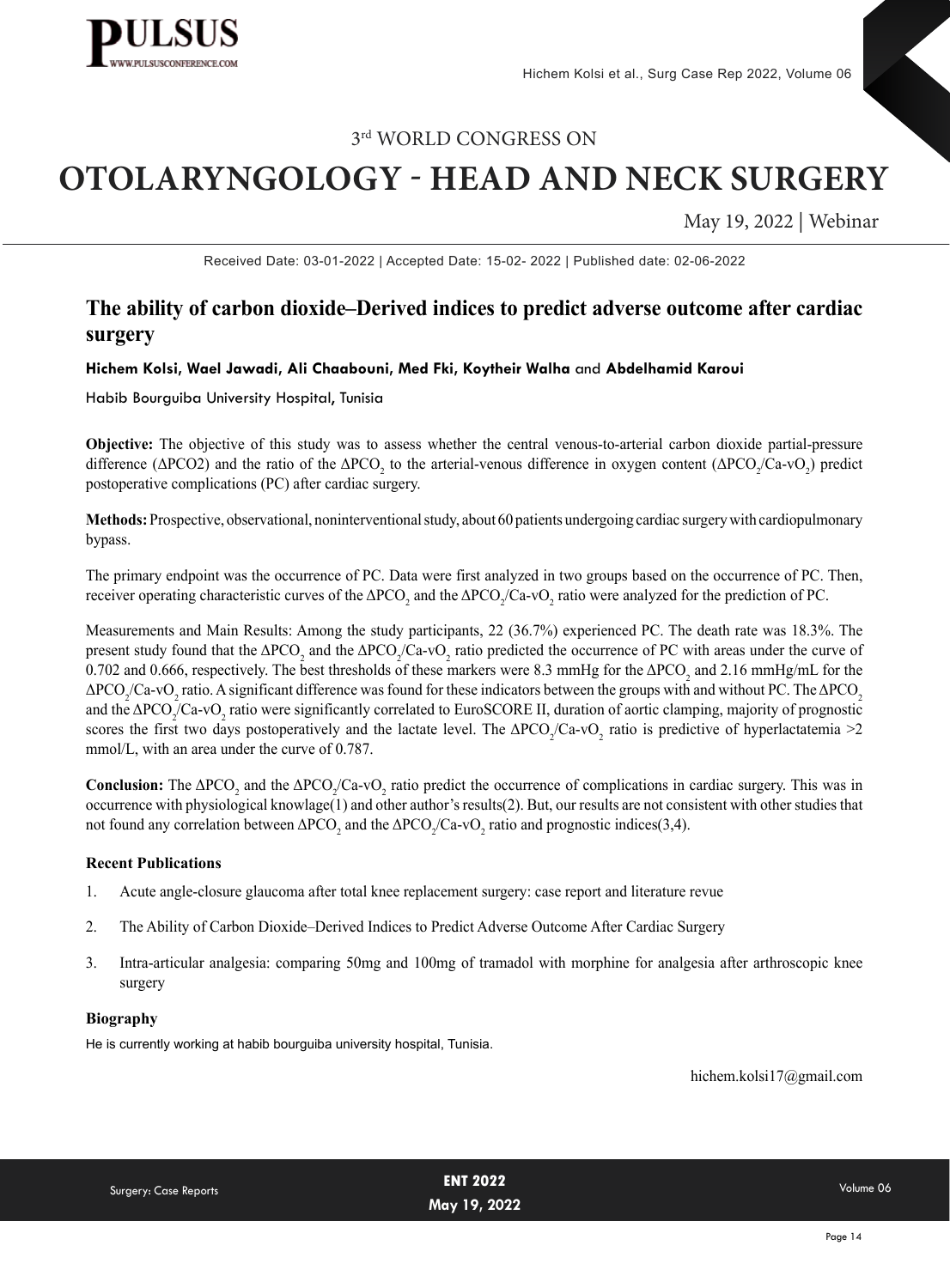

# **OTOLARYNGOLOGY - HEAD AND NECK SURGERY**

May 19, 2022 | Webinar

Received Date: 03-01-2022 | Accepted Date: 15-02- 2022 | Published date: 02-06-2022

## **Foreign body aspiration in single center**

#### **Alireza Malekzadegan, Majid-reza Akbarizadeh and Azzizullah Abbassi Dezfouli**

Zabol university of medical Sciences, Iran Shaheed Beheshti university of medical Sciences, Iran

**Introduction:** Foreign body (FB) aspiration requires a high index of suspicion for diagnosis and prompt management to avoid morbidity and mortality. This retrospective study was conducted to review foreign body aspiration at single center south east of Iran.

**Materials and Methods:** The records of patients managed for foreign body aspiration from January 2011 to 2021 at the surgery Unit of Zabol University were retrieved and data summarized with respect to age, indications for bronchoscopy, nature of foreign body, location of foreign body and outcome of the bronchoscopy procedure.

**Results:** A total of 289 patients were managed within the ten-year study period. The commonly aspirated FBs were groundnuts, metallic objects and core of the fruits. The peak incidence occurred in children aged 2-4 years (59.86%) and the least is above 12 years of age (3.11%). The foreign bodies (FBs) are most common placed in right main bronchus (47.75%). Foreign body in the Trachea had the most emergency, morbidity and tendency to convert to open procedure. 271 patients (93.77%) were successfully managed with first rigid bronchoscopy. For 12 patients (4.5%) second bronchoscopy was successful and in three patients (1%) third bronchoscopy was successful. Three patients converted to open Tracheotomy. After each failed bronchoscopy attempt the surgeon pushed the foreign body to right main bronchus and tried the next attempt a day later.

**Conclusion:** There may be more than one bronchoscopic attempt needed to extract the foreign body. If conversion is needed open removal of foreign body by vertical tracheotomy between 2-4 rings of trachea and extracting by the rigid bronchoscopy and prompt closure of the trachea and extubating after the procedure is safe.

#### **Recent Publications**

- 1. The first report of Enterobacter gergoviae carrying bla NDM-1 in Iran
- 2. [The Ability of Carbon Dioxide–Derived Indices to Predict Adverse Outcome After Cardiac Surgery](https://www.researchgate.net/publication/351323183_The_Ability_of_Carbon_Dioxide-Derived_Indices_to_Predict_Adverse_Outcome_After_Cardiac_Surgery)
- 3. Prevalence of quinolone-resistant uropathogenic Escherichia coli in a tertiary care hospital in south Iran

#### **Biography**

He is currently working as assistant professor at zabol university of medical sciences and he has a thoracic surgery subspeciality.

malekzadehgan@gmail.com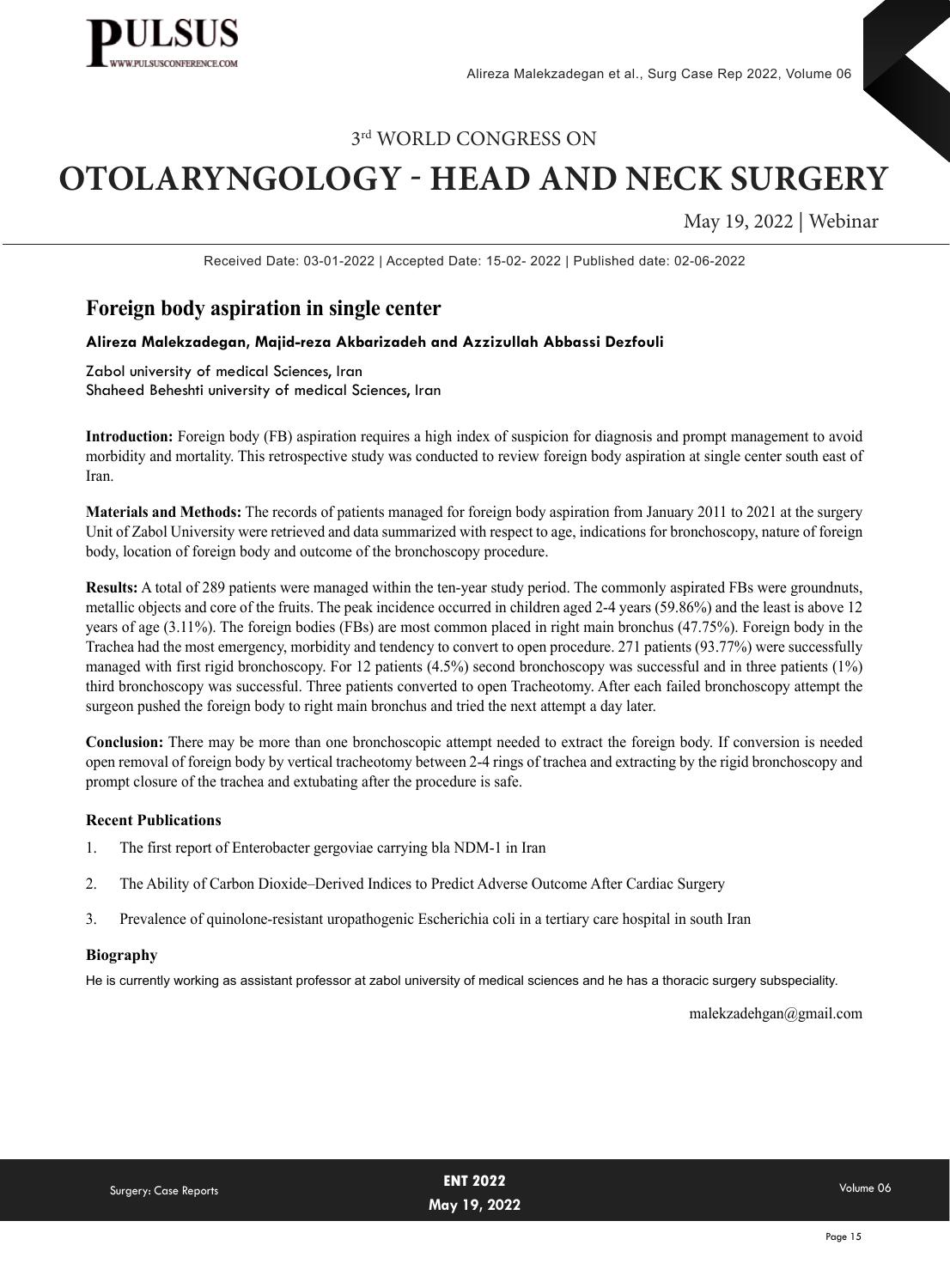# 3rd World Congress on Otolaryngology - Head and Neck Surgery

May 19, 2022 | Webinar

# E-Poster Presentation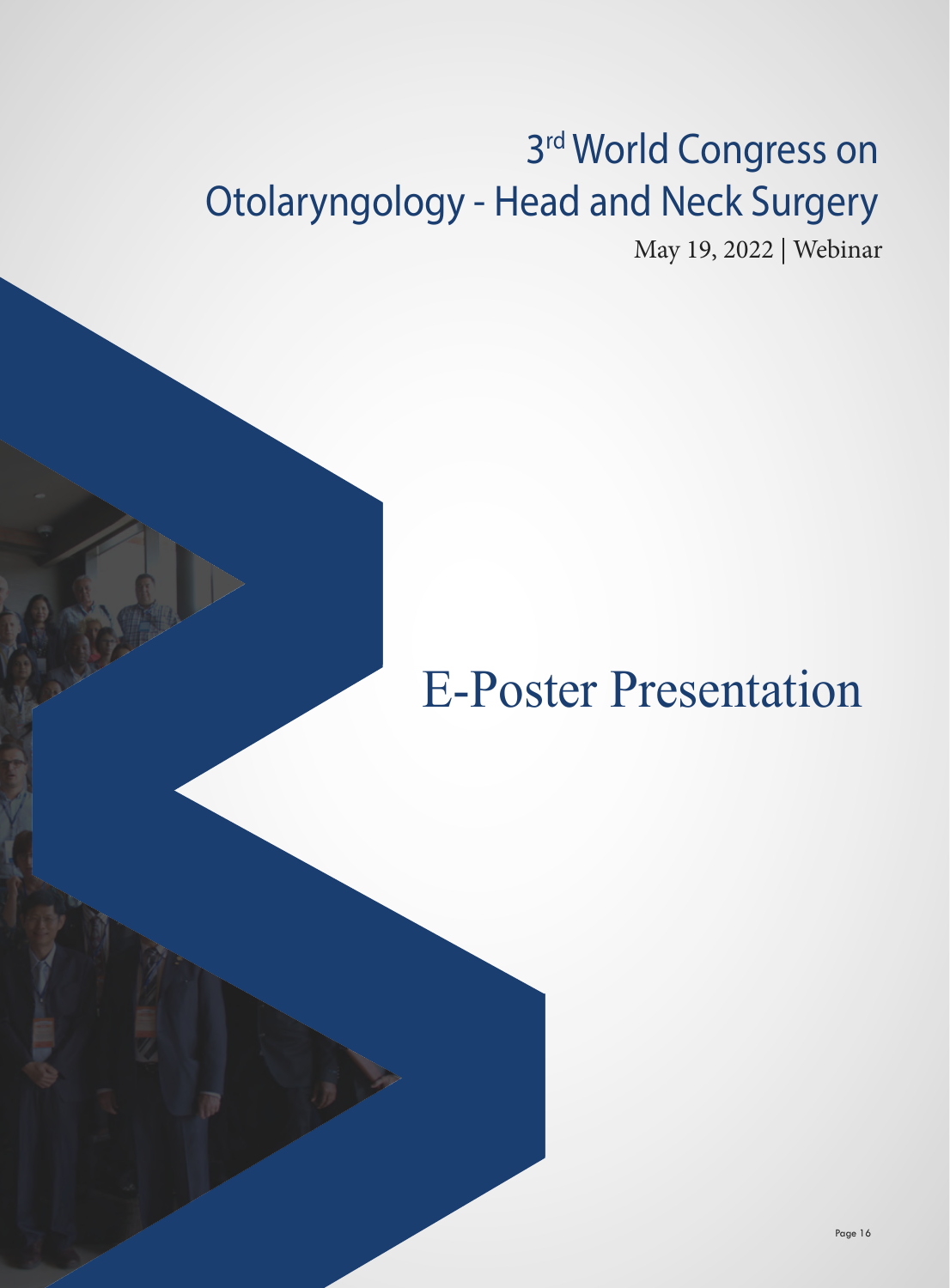

# **OTOLARYNGOLOGY - HEAD AND NECK SURGERY**

May 19, 2022 | Webinar

Received Date: 03-01-2022 | Accepted Date: 15-02- 2022 | Published date: 02-06-2022

### **Cervical sympathetic nerve schwannoma: A case report**

#### **Abdelkrim Hanane, Karima Feddag, Souad Boumrah** and **Ali Saheb**

Nedir Mohamed UHC Algeria

Cervical sympathetic nerve schwannoma is a benign mesenchymal tumor that originates in the Schwann sheath.

We report in this publication a case of cervical sympathetic nerve schwannoma in a 29-year-old patient, with no pathological history, who consulted for an isolated upper left laterocervical oval mass of about 70mm long axis, asymptomatic, slowly evolving. Magnetic resonance imaging shows an oval latero-cervical mass measuring 33 x 56mm in the major axes, well limited by a wall and thin septa, in favor of a cystic lymphangioma. The patient was taken care of in our department and underwent a complete extra capsular surgical resection performed by a lateral cervicotomy. The immediate postoperative evolution was marked by the presence of Claude-Bernard-Horner syndrome. Pathological examination of the surgical specimen was in favor of cervical sympathetic nerve scwannoma. After one year of clinical monitoring, a cervical ultrasound is performed, which confirmed the absence of any recurrence.

#### **Recent Publications**

1. Cavernous thrombosis revealing sinus tuberculosis

#### **Biography**

Abdelkrim Hanane, md is graduated from the faculty of medicine of mouloud mammeri university in tizi ouzou, algeria, where he also completed his university studies and obtained his doctorate in general medicine. dr abdelkrim hanane trained at the department of ent-head and neck surgery of nedir mohamed university medical centre in tizi ouzou during his residency. during his residency, he was able to provide superior care and consultation that resulted in an overall improvement of the department's patient satisfaction quotient. abdelkrim hanane has participated several times by posters publications in ent-head and neck surgery national and international congresses. he is a member of american academy of otolaryngology- head and neck surgery.

hananekarimorlccf@gmail.com

|                       | <b>ENT 2022</b> | Volume 06 |
|-----------------------|-----------------|-----------|
| Surgery: Case Reports | May 19, 2022    |           |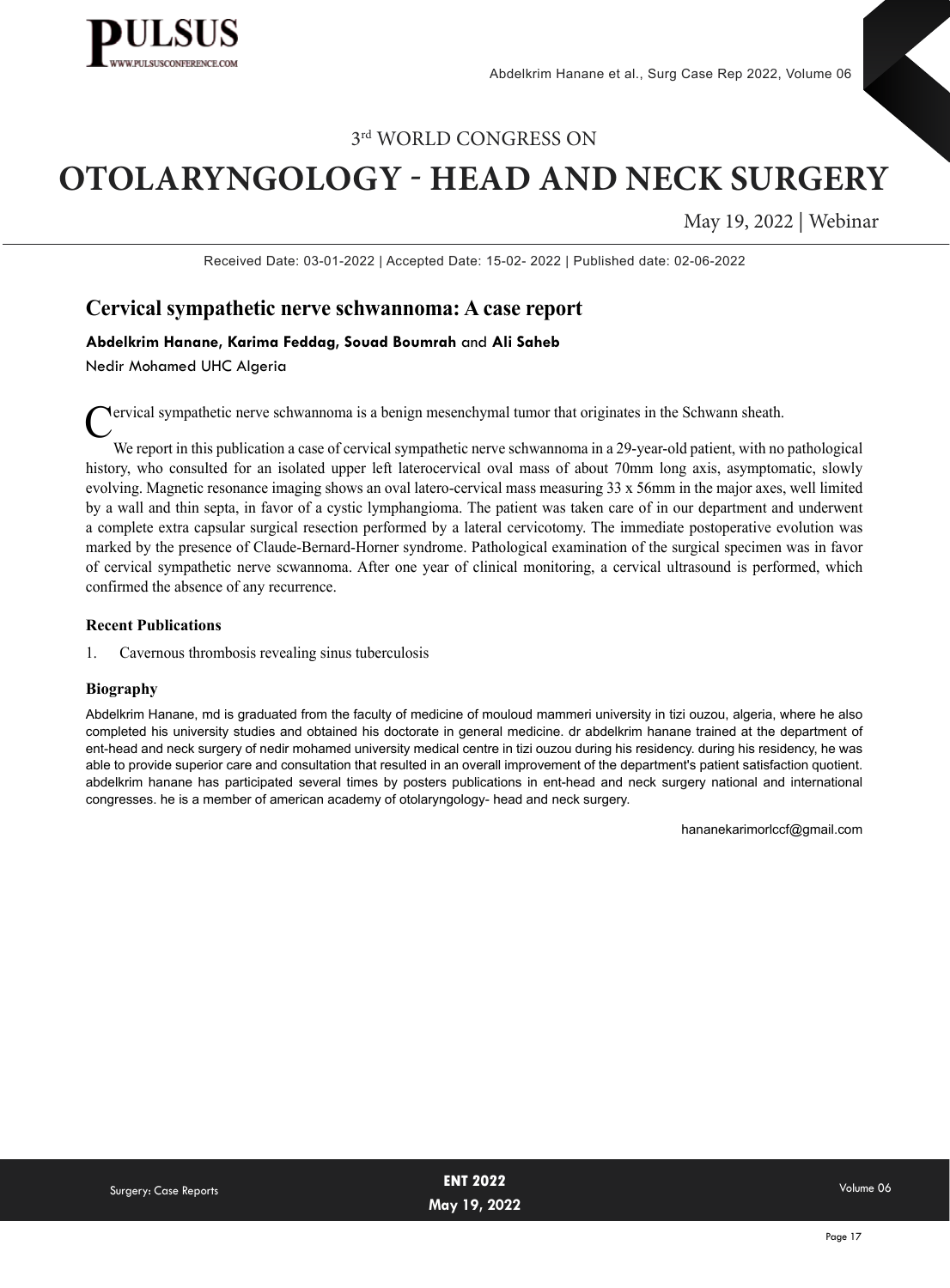

# **OTOLARYNGOLOGY - HEAD AND NECK SURGERY**

May 19, 2022 | Webinar

Received Date: 03-01-2022 | Accepted Date: 15-02- 2022 | Published date: 02-06-2022

### **Adult sinonasal rhabdomyosarcoma with spinal metastasis: A case report**

#### **Abdulaziz A Alsalem1 , Abdulaziz K Alaraifi1 , Mohammed Elkrim1 and Raghad K Alsalamah2**

1 King Abdulaziz Medical City, Saudi Arabia 2 King Saud bin Abdulaziz University for Health Sciences, Saudi Arabia

**Introduction:** Rhabdomyosarcoma (RMS) is a malignant soft tissue tumor mainly seen in the pediatric population. Here, we describe a case of an aggressive sinonasal RMS with distant metastasis in an adult patient.

**Case presentation:** A 51-year-old male presented to the otolaryngology clinic with a unilateral painless neck mass and nasal obstruction. A flexible transnasal endoscope showed a huge fungating mass obstructing more than 80% of the right nasal cavity. A contrasted computed tomography (CT) scan of the paranasal sinuses showed an enhancing soft tissue density mass involving the right nasal cavity. A biopsy revealed the presence of RMS of an embryonal variant. The patient responded well to chemoradiotherapy, but later, developed spinal metastasis and cord compression. He was admitted for palliative care but died due to cardiopulmonary arrest ten months after diagnosis.

**Conclusion:** A high index of clinical suspicion for malignancy is required in adult patients with unilateral nasal symptoms.

#### **Recent Publications**

- 1. Hypopharyngeal Perforation Following Foreign Body Ingestion: A Case Report
- 2. Endoscopic transorbital management of frontal sinus mucocele: a case report and review of the literature
- 3. Hearing impairment in military personnel in Eastern Saudi Arabia

#### **Biography**

Abdulaziz A Alsalem is currently working at king abdulaziz medical city, Saudi Arabia.

a.alsalem@mail.com

| <b>Surgery: Case Reports</b> | <b>ENT 2022</b> | Volume 06 |
|------------------------------|-----------------|-----------|
|                              | May 19, 2022    |           |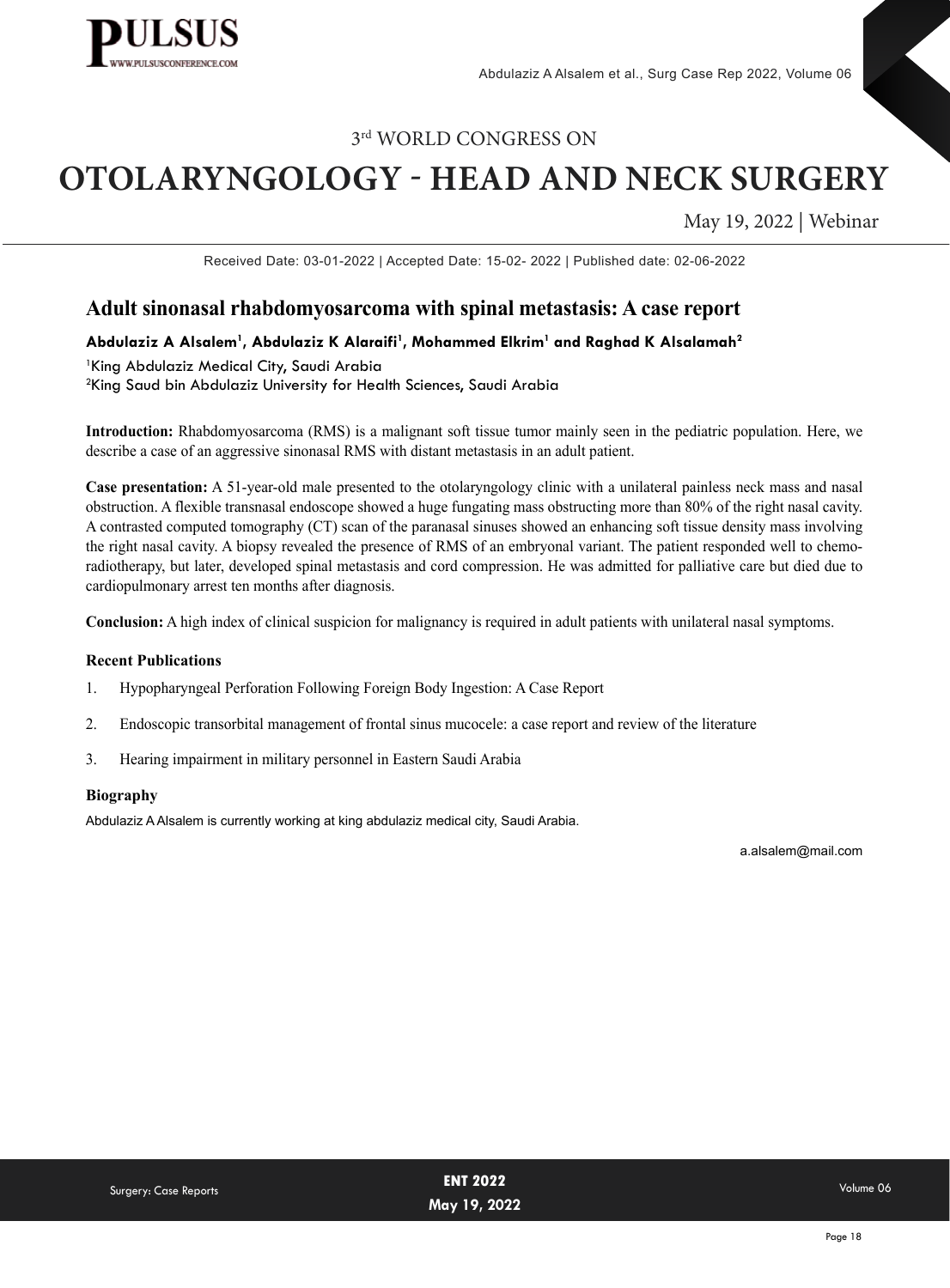# 3rd World Congress on Otolaryngology - Head and Neck Surgery

May 19, 2022 | Webinar

# Accepted Abstracts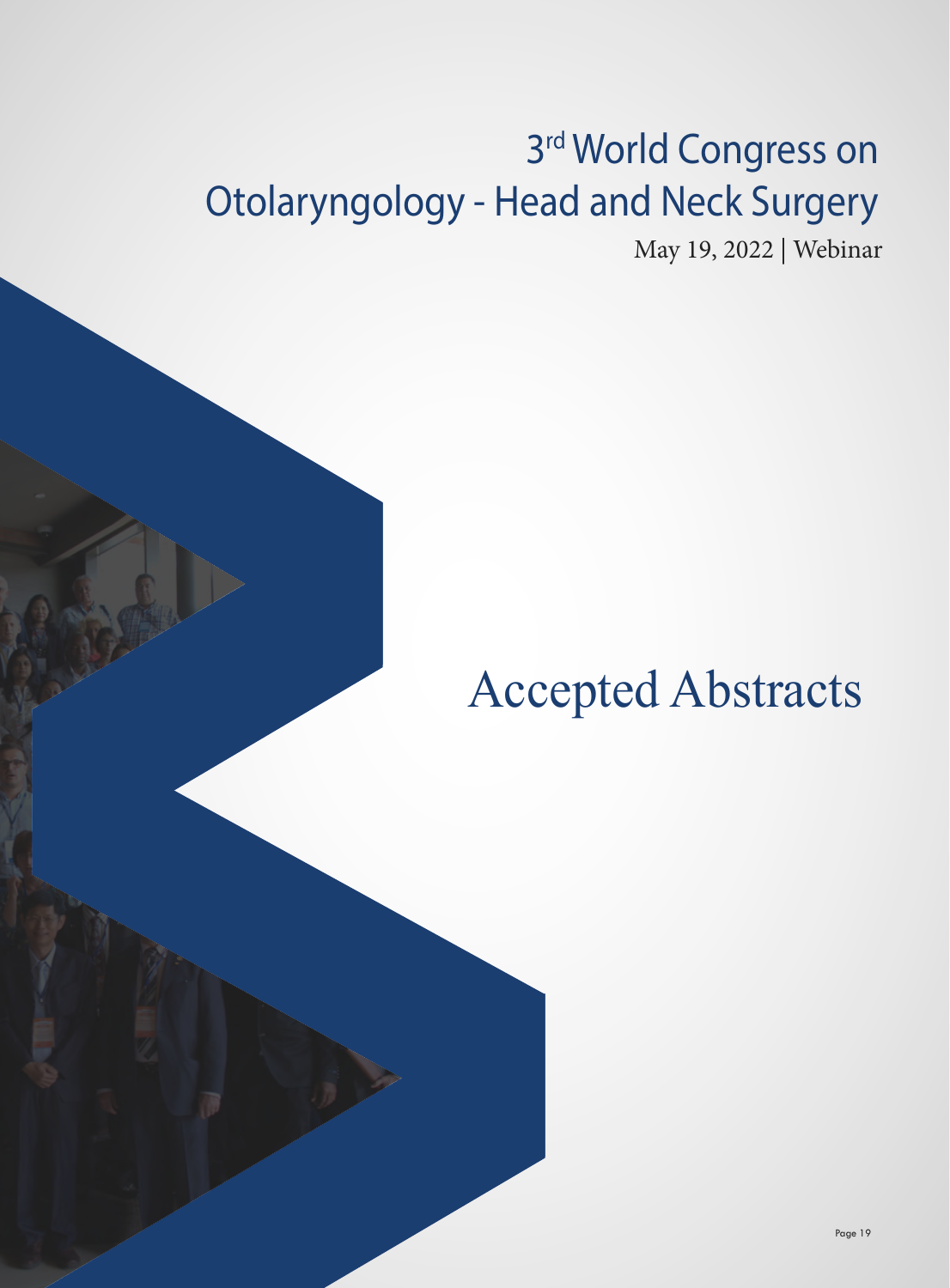

# **OTOLARYNGOLOGY - HEAD AND NECK SURGERY**

May 19, 2022 | Webinar

Received Date: 03-01-2022 | Accepted Date: 15-02- 2022 | Published date: 02-06-2022

## **Effect of topical intranasal insulin on healing of the nasal mucosa**

**Serdar Ozer** Hacettepe University, Turkey

**Objective:** In this study, we described the Boomerang Suture (BS) technique to attach the nasal septum to the anterior nasal spine and evaluated its outcomes and compare it with the traditional figure-8-suture (F8S) technique.

**Methods:** This study was carried out on 80 patients who underwent nasal surgery (BS in 40 patients and F8S in 40 patients) between September 2016 and January 2019. The decision to use the BS or F8S technique was randomized in a sequential fashion. The detected deviations and applied septoplasty methods were given. The surgical results were determined by the independent observers' scorings. The Nasal Obstructive Symptom Evaluation (NOSE) scale was applied before and one year after surgery. A computer simulation was utilized to analyze the features of the techniques.

**Results:** The most commonly used technique was the swinging door in 39 cases. Postoperative NOSE values were statistically lower than preoperative in both groups (p <.001). Surgical success rates for BS and F8S techniques were 97.5% and 87.5%, respectively, which was not statistically significant ( $p = 0.201$ ). BS can produce 4.3 times more vertical vectors than F8S and F8S causes 3.7 times more torque in the same amount of misalignment in the biomechanical analysis.

**Conclusions:** BS and F8S are very successful techniques to fix the nasal septum. The BS technique, which creates a much larger vertical vector and less rotational force than the F8S, was also more successful, although it was not statistically significant.

peter.catalano@steward.org

| Surgery: Case Reports | <b>ENT 2022</b> | Volume 06 |
|-----------------------|-----------------|-----------|
|                       | May 19, 2022    |           |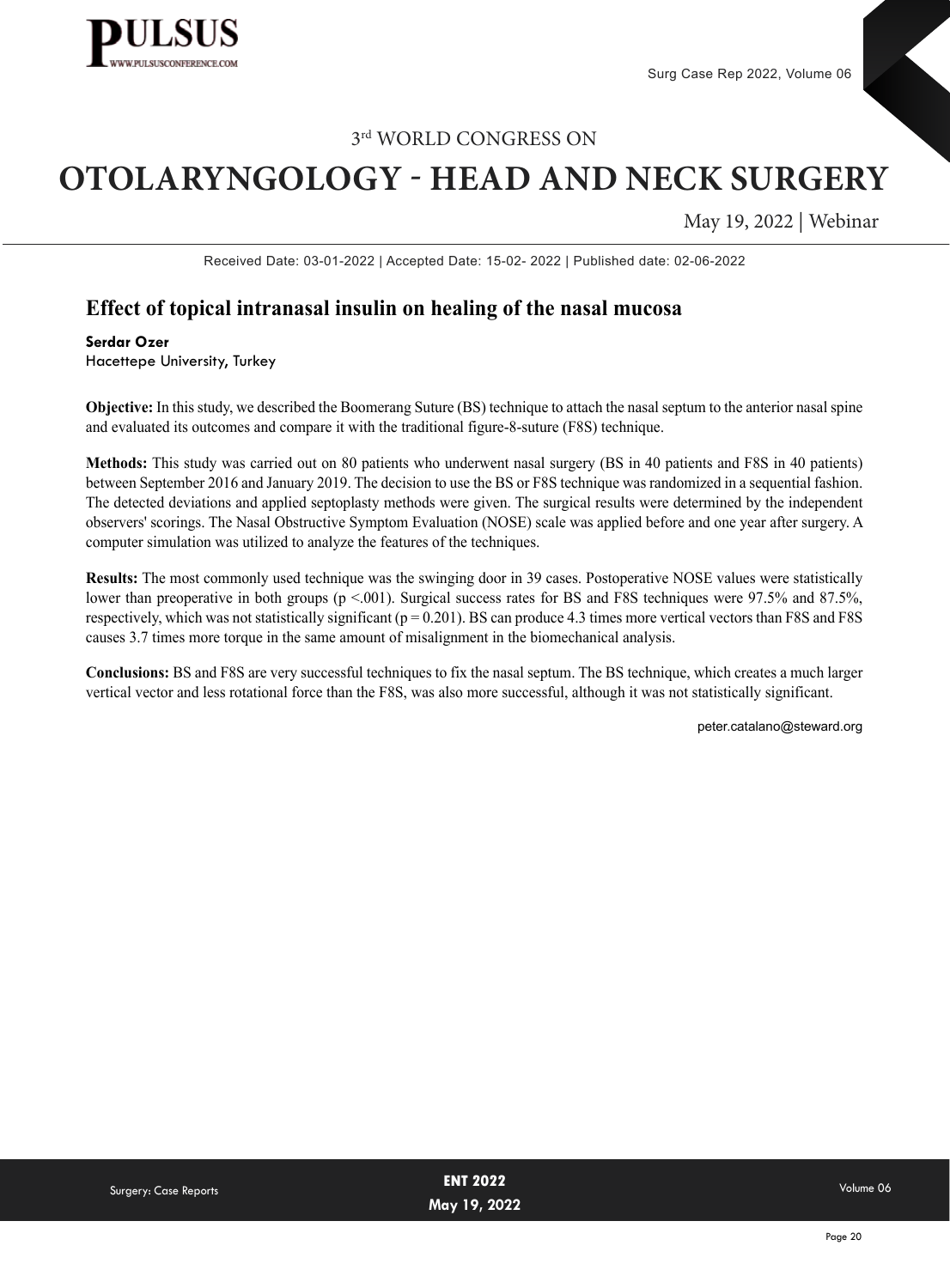

# **OTOLARYNGOLOGY - HEAD AND NECK SURGERY**

May 19, 2022 | Webinar

Received Date: 20-04-2022 | Accepted Date: 21-04-2022 | Published Date: 18-05-2022

## **Can Mediterranean diet improve fatigue in cancer survivors?**

#### **Frantzeska Nimee and Maria Skouroliakou**

Harokopio University, Greece

**Background:** Cancer-related Fatigue is a common symptom in many cancer survivors. It may be influenced by a variety of demographic, medical, psychosocial, behavioural and biological factors. The complexity of the etiology of fatigue, as well as the symptoms experienced by the patients themselves have led scientists to suggest various interventions in order to treat this fatigue. These interventions are divided in pharmacologic treatments and non-pharmacologic treatments. The latter include exercise, rest, cognitive interventions and nutrition.

**Purpose**: The aim of our interventional pilot study was to evaluate whether Mediterranean Diet would improve the cancer-related fatigue syndrome experienced by cancer survivors.

**Methodology:** A study with two groups of cancer survivors (≥ 3 months and≤5 years since primary treatment) was carried out. The Control group (n=18) and the Intervention group (n=21). Follow up was set at 4 weeks. The Control group received only general nutritional advice, whereas the Intervention group was provided with personalized Mediterranean Diet menus that were generated by a Clinical Decision Support System. The FACIT Fatigue Scale was used to assess Cancer-related fatigue. Med Diet Score was used to assess adherence to Mediterranean Diet.

**Findings:** At the study endpoint, significant ameliorations in cancer-related fatigue were recorded in the Intervention compared to Control group (p<0.05). 83% of the intervention group participants showed higher score in FACIT Fatigue scale, meaning better Quality of Life after the 4-week intervention. Participants in the control group showed a 28% increase in FACIT Fatigue scale . Moreover, 89% of the participants in the Intervention group displayed a higher score in Med Diet Score, revealing their adherence to the Mediterranean Diet menus they were given.

**Conclusions:** Mediterranean Diet can play a vital role in dealing with cancer-related fatigue in cancer survivors. More studies though, are needed to empower these findings.

fnimee@hua.gr

| <b>Surgery: Case Reports</b> | <b>ENT 2022</b> | Volume 06 |
|------------------------------|-----------------|-----------|
|                              | May 19, 2022    |           |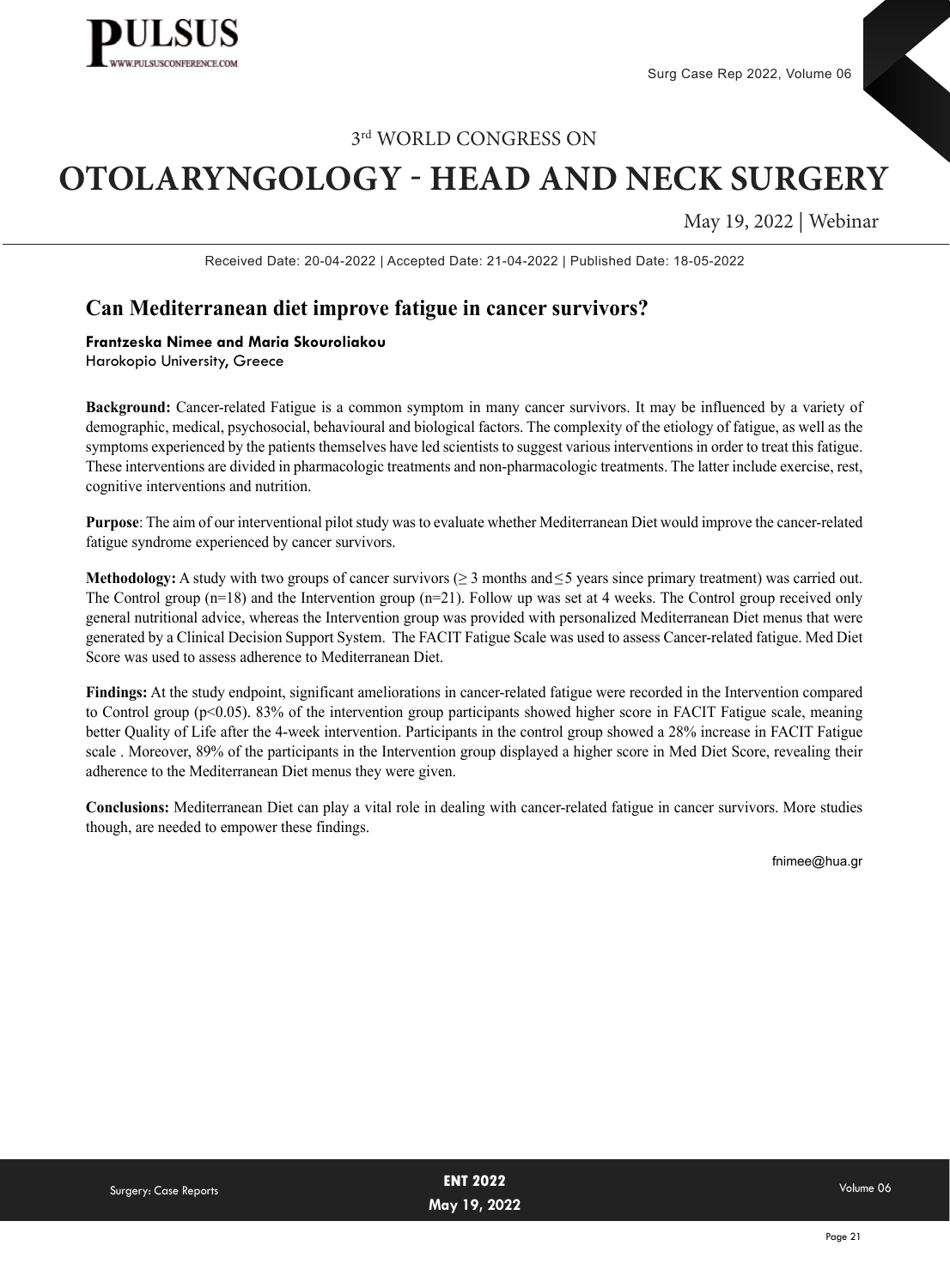

# **OTOLARYNGOLOGY - HEAD AND NECK SURGERY**

May 19, 2022 | Webinar

Received Date: 20-04-2022 | Accepted Date: 21-04-2022 | Published Date: 18-05-2022

## **Antidiabetic effect of brassica oleracea var. capitata and Raphanus sativus in Wistar rats fed a high-sucrose diet**

**Jonatan Jafet Uuh Narvaez and Maira Rubí Segura Campos** Universidad Autónoma de Yucatán. Mérida, México

Currently, type 2 diabetes (T2D) is a serious health problem and its prevalence will increase worldwide in the years ahead. The research for natural sources with antidiabetic properties could be an affordable alternative to T2D prevention and management. Cruciferous vegetables such as *Brassica oleracea* var. capitata L (green cabbage) and *Raphanus sativus* L. (radish) have beneficial functional properties for diabetes control. However, their ameliorate effects on insulin resistance are little known. The objective was to evaluate the effect of B. *oleracea* and R. *sativus* on the pre-diabetic rat model. The antidiabetic effect of B. *oleracea* and R. *sativus* was evaluated in male Wistar rats (n=35) induced with a high sucrose diet (HSD) at doses of 5 and 10 mg/kg. Zoometric and biochemical parameters were measured. Also, histological preparations of the pancreas and liver were analyzed to observe the protection effect. Over five treatment weeks, B. oleracea decreased food consumption, weight and obesity index. Both vegetables decreased fasting glucose and insulin levels compared to HSD (untreated) control, although not significantly (p>0.05). Both vegetables significantly (p<0.05) reduced HOMA-IR, HOMA-β and glucose tolerance compared to HSD. Also, it had minor damage in the pancreas and liver compared to HSD. Therefore, these crucifers are a source of bioactive compounds that act on glucose homeostasis regulation and have a protective effect on organs (pancreas and liver), thus reducing the affected complications in T2D. B. *oleracea* and R. *sativus* (crucifers) can serve an application potential in the functional food's development aimed at T2D prevention and management.

uuh.jonatan@gmail.com

|                              | <b>ENT 2022</b> | Volume 06 |
|------------------------------|-----------------|-----------|
| <b>Surgery: Case Reports</b> |                 |           |
|                              | May 19, 2022    |           |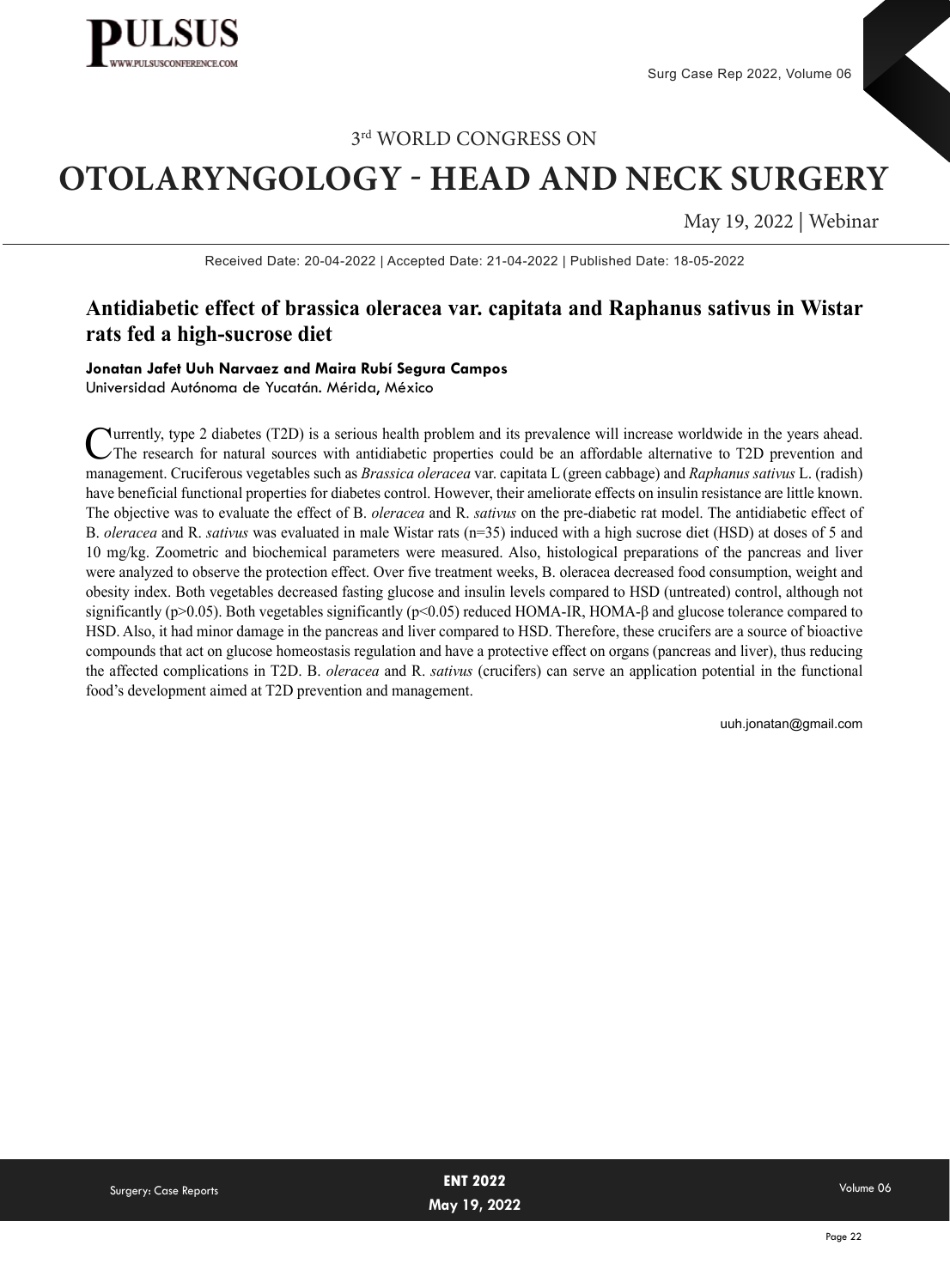

# **OTOLARYNGOLOGY - HEAD AND NECK SURGERY**

May 19, 2022 | Webinar

# **INDEX**

| Abdelkrim Hanane          | 17 |
|---------------------------|----|
| Abdulaziz A Alsalem       | 18 |
| Alireza Malekzadegan      | 15 |
| Frantzeska Nimee          | 21 |
| Hasan Rizky Benokri       | 13 |
| Hichem Kolsi              | 14 |
| Jonatan Jafet Uuh Narvaez | 22 |
| Mohammad A. Alessa        | 8  |
| Serdar Ozer               | 20 |
| Sharfi Ahmed              | 10 |
| Sherif K. Abdelmoni       | 9  |
| Szofia Szentpeteri        | 1  |

| Surgery: Case Reports | <b>ENT 2022</b><br>May 19, 2022 | Volume 06 |
|-----------------------|---------------------------------|-----------|
|                       |                                 |           |